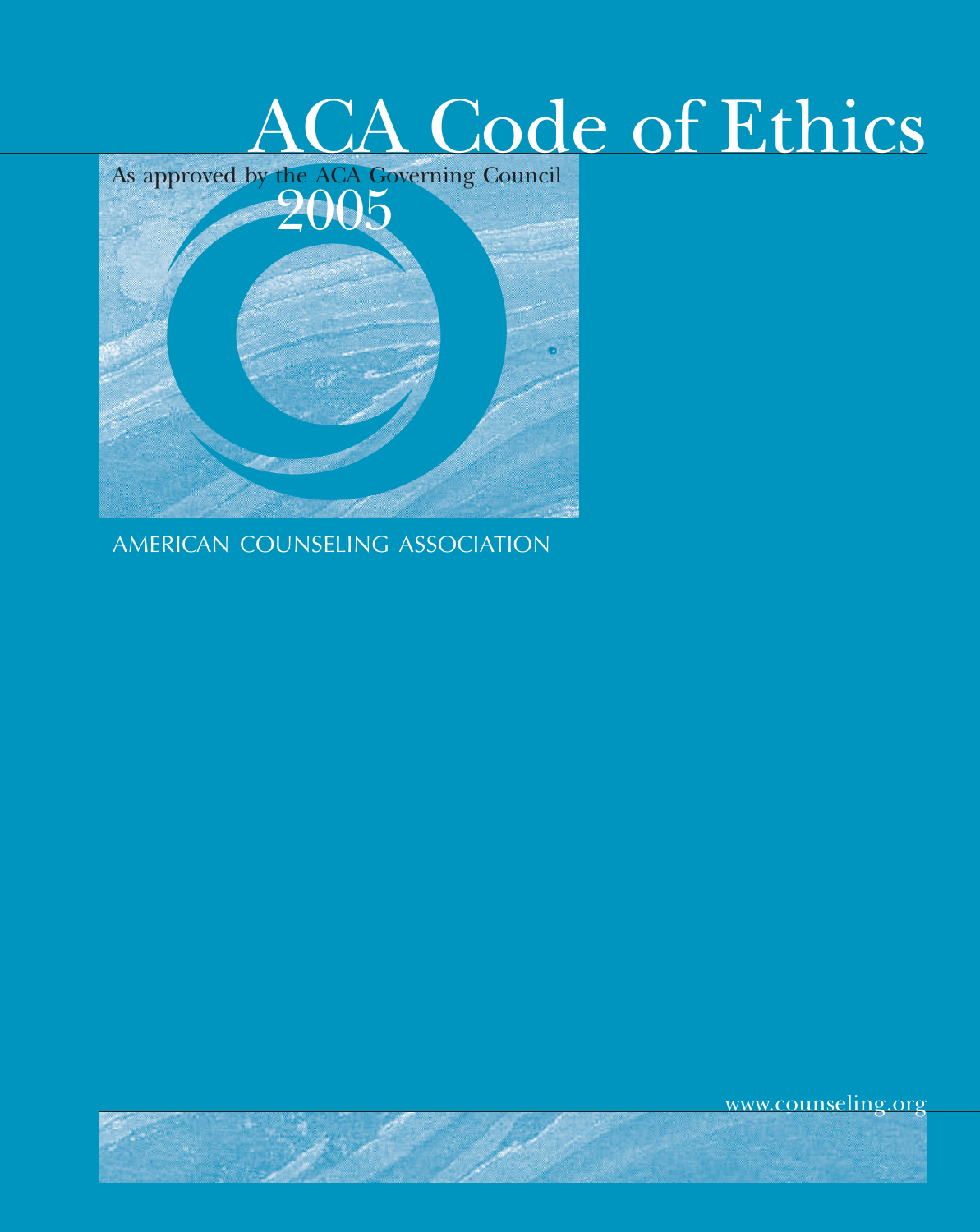# About ACA

The American Counseling Association (ACA) is a nonprofit professional and educational organization dedicated to the growth and enhancement of the counseling profession. Founded in 1952, ACA is the world's largest association representing professional counselors in various practice settings. By providing professional development, leadership training, publications, continuing education opportunities, and advocacy services to nearly 45,000 members, ACA helps counseling professionals develop their skills and expand their knowledge base.

ACA is instrumental in setting professional and ethical standards for the counseling profession. The Association has also made considerable strides in accreditation, licensure, and national certification. In addition, ACA represents the interests of the profession before Congress and federal agencies and strives to promote recognition of professional counselors to the public and the media. For more information on ACA, visit our Web site at www.counseling.org.

## **Contents**

|  | <i>ACA Code of Ethics</i> Preamble | 3 |
|--|------------------------------------|---|
|--|------------------------------------|---|

|  |  | ACA Code of Ethics Purpose | 3 |
|--|--|----------------------------|---|
|--|--|----------------------------|---|

## Section A

The Counseling Relationship 4

## Section B

Confidentiality, Privileged Communication, and Privacy 7

#### Section C

Professional Responsibility 9

## Section D Relationships With Other Professionals 11

Section E

Evaluation, Assessment, and Interpretation 11

## Section F

Supervision, Training, and Teaching 13

#### Section G

Research and Publication 16

## Section H

- Resolving Ethical Issues 18
	- Glossary of Terms 20
		- Index 20

ACA Member Benefits

and Additional Ethics Resources 23



ACA members agree to abide by the rules, regulations, and enforcement of the terms of the *ACA Code of Ethics.*

© 2005 by the American Counseling Association. All rights reserved. *Note:* This document may be reproduced without permission for educational purposes.

*The American Counseling Association will not knowingly engage in any activities that discriminate on the basis of ethnic group, race, religion, gender, sexual orientation, age, and/or disability.*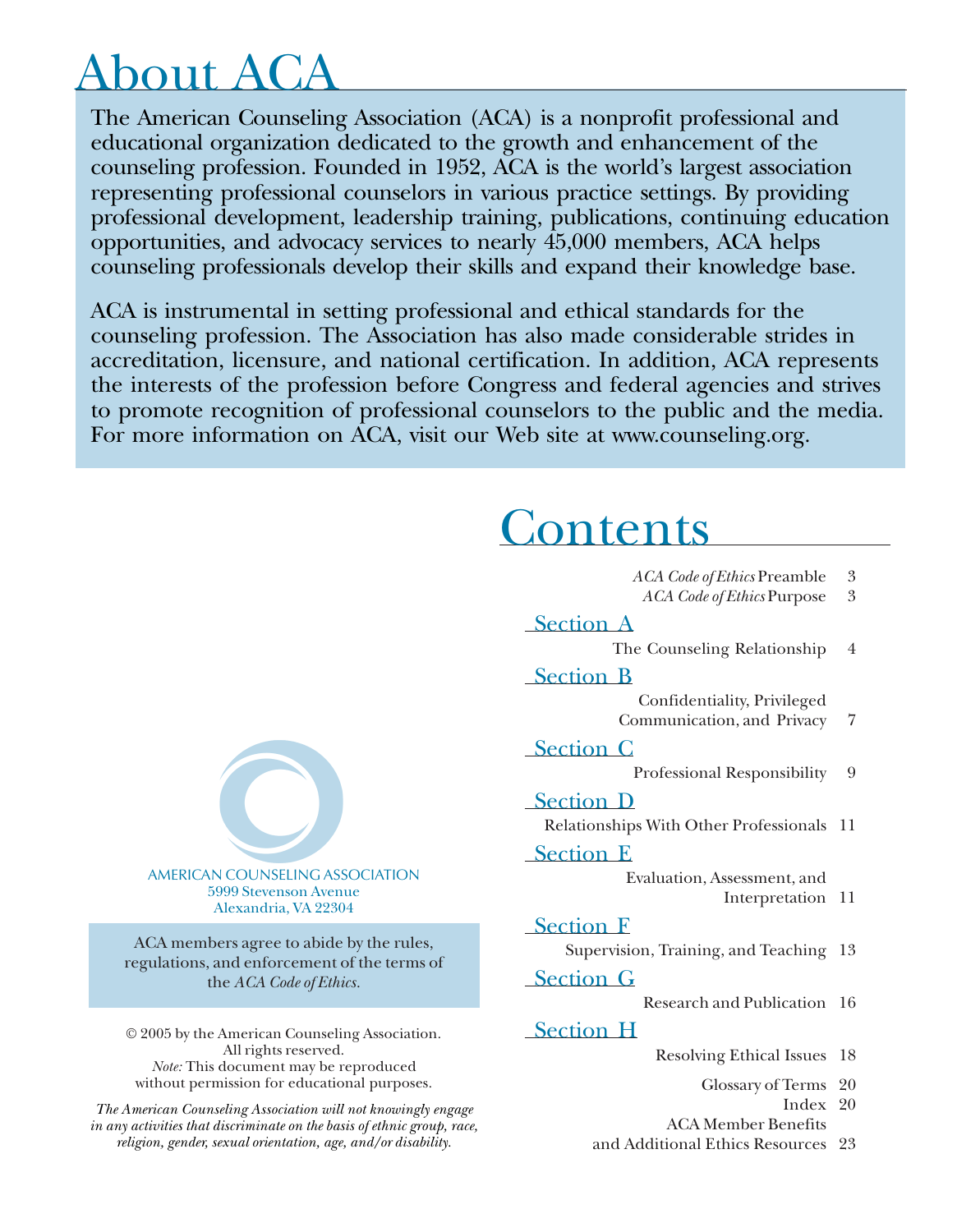# *ACA Code of Ethics* Preamble

The American Counseling Association is an educational, scientific, and professional organization whose members work in a variety of settings and serve in multiple capacities. ACA members are dedicated to the enhancement of human development throughout the life span. Association members recognize diversity and embrace a cross-cultural approach in support of the worth, dignity, potential, and uniqueness of people within their social and cultural contexts.

Professional values are an important way of living out an ethical commitment. Values inform principles. Inherently held values that guide our behaviors or exceed prescribed behaviors are deeply ingrained in the counselor and developed out of personal dedication, rather than the mandatory requirement of an external organization.

# *ACA Code of Ethics* Purpose

The *ACA Code of Ethics* serves five main purposes:

- 1. The *Code* enables the association to clarify to current and future members, and to those served by members, the nature of the ethical responsibilities held in common by its members.
- 2. The *Code* helps support the mission of the association.
- 3. The *Code* establishes principles that define ethical behavior and best practices of association members.
- 4. The *Code* serves as an ethical guide designed to assist members in constructing a professional course of action that best serves those utilizing counseling services and best promotes the values of the counseling profession.
- 5. The *Code* serves as the basis for processing of ethical complaints and inquiries initiated against members of the association.

The *ACA Code of Ethics* contains eight main sections that address the following areas:

- Section A: The Counseling Relationship
- Section B: Confidentiality, Privileged Communication, and Privacy
- Section C: Professional Responsibility
- Section D: Relationships With Other Professionals
- Section E: Evaluation, Assessment, and Interpretation
- Section F: Supervision, Training, and Teaching
- Section G: Research and Publication
- Section H: Resolving Ethical Issues

Each section of the *ACA Code of Ethics* begins with an Introduction. The introductions to each section discuss what counselors should aspire to with regard to ethical behavior and responsibility. The Introduction helps set the tone for that particular section and provides a starting point that invites reflection on the ethical mandates contained in each part of the *ACA Code of Ethics.*

When counselors are faced with ethical dilemmas that are difficult to resolve, they are expected to engage in a carefully considered ethical decision-making process. Reasonable differences of opinion can and do exist among counselors with respect to the ways in which values, ethical principles, and ethical standards would be applied when they conflict. While there is no specific ethical decision-making model that is most effective, counselors are expected to be familiar with a credible model of decision making that can bear public scrutiny and its application.

Through a chosen ethical decision-making process and evaluation of the context of the situation, counselors are empowered to make decisions that help expand the capacity of people to grow and develop.

A brief glossary is given to provide readers with a concise description of some of the terms used in the *ACA Code of Ethics*.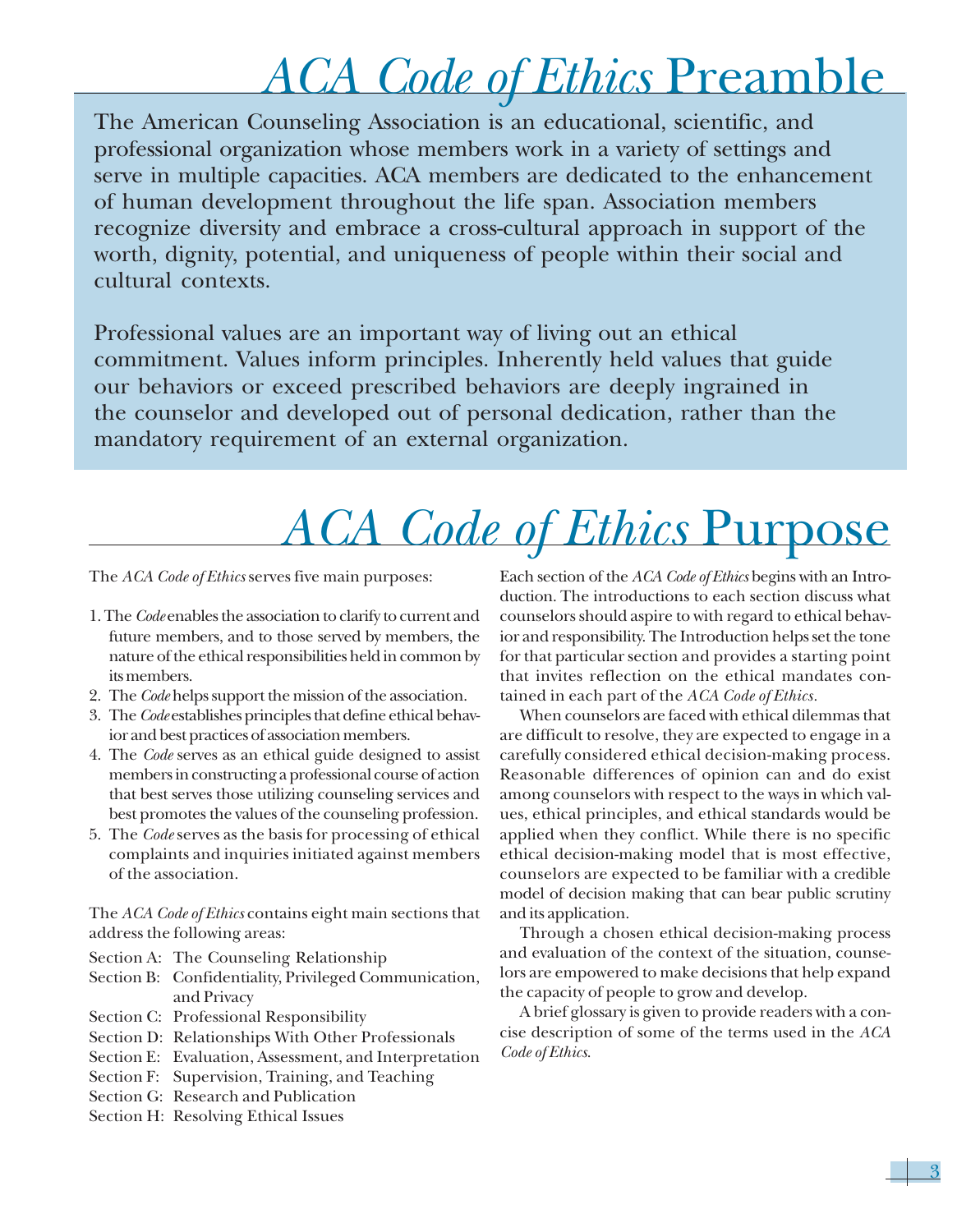## Section **The Counseling Relationship**

#### **Introduction**

Counselors encourage client growth and development in ways that foster the interest and welfare of clients and promote formation of healthy relationships. Counselors actively attempt to understand the diverse cultural backgrounds of the clients they serve. Counselors also explore their own cultural identities and how these affect their values and beliefs about the counseling process.

Counselors are encouraged to contribute to society by devoting a portion of their professional activity to services for which there is little or no financial return (pro bono publico).

## **A.1. Welfare of Those Served by Counselors**

#### **A.1.a. Primary Responsibility**

The primary responsibility of counselors is to respect the dignity and to promote the welfare of clients.

#### **A.1.b. Records**

Counselors maintain records necessary for rendering professional services to their clients and as required by laws, regulations, or agency or institution procedures. Counselors include sufficient and timely documentation in their client records to facilitate the delivery and continuity of needed services. Counselors take reasonable steps to ensure that documentation in records accurately reflects client progress and services provided. If errors are made in client records, counselors take steps to properly note the correction of such errors according to agency or institutional policies. *(See A.12.g.7., B.6., B.6.g., G.2.j.)*

#### **A.1.c. Counseling Plans**

Counselors and their clients work jointly in devising integrated counseling plans that offer reasonable promise of success and are consistent with abilities and circumstances of clients. Counselors and clients regularly review counseling plans to assess their continued viability and effectiveness, respecting the freedom of choice of clients. *(See A.2.a., A.2.d., A.12.g.)*

#### **A.1.d. Support Network Involvement** Counselors recognize that support

networks hold various meanings in the lives of clients and consider enlisting the support, understanding, and involvement of others (e.g., religious/spiritual/community leaders, family members, friends) as positive resources, when appropriate, with client consent.

#### **A.1.e. Employment Needs**

Counselors work with their clients considering employment in jobs that are consistent with the overall abilities, vocational limitations, physical restrictions, general temperament, interest and aptitude patterns, social skills, education, general qualifications, and other relevant characteristics and needs of clients. When appropriate, counselors appropriately trained in career development will assist in the placement of clients in positions that are consistent with the interest, culture, and the welfare of clients, employers, and/or the public.

## **A.2. Informed Consent in the Counseling Relationship**

*(See A.12.g., B.5., B.6.b., E.3., E.13.b., F.1.c., G.2.a.)*

#### **A.2.a. Informed Consent**

Clients have the freedom to choose whether to enter into or remain in a counseling relationship and need adequate information about the counseling process and the counselor. Counselors have an obligation to review in writing and verbally with clients the rights and responsibilities of both the counselor and the client. Informed consent is an ongoing part of the counseling process, and counselors appropriately document discussions of informed consent throughout the counseling relationship.

#### **A.2.b. Types of Information Needed**

Counselors explicitly explain to clients the nature of all services provided. They inform clients about issues such as, but not limited to, the following: the purposes, goals, techniques, procedures, limitations, potential risks, and benefits of services; the counselor's qualifications, credentials, and relevant experience; continuation of services upon the incapacitation or death of a counselor; and other pertinent information. Counselors take steps to ensure that clients understand the implications of diagnosis, the intended use of tests and reports, fees, and billing arrangements.

Clients have the right to confidentiality and to be provided with an explanation of its limitations (including how supervisors and/or treatment team professionals are involved); to obtain clear information about their records; to participate in the ongoing counseling plans; and to refuse any services or modality change and to be advised of the consequences of such refusal.

#### **A.2.c. Developmental and Cultural Sensitivity**

Counselors communicate information in ways that are both developmentally and culturally appropriate. Counselors use clear and understandable language when discussing issues related to informed consent. When clients have difficulty understanding the language used by counselors, they provide necessary services (e.g., arranging for a qualified interpreter or translator) to ensure comprehension by clients. In collaboration with clients, counselors consider cultural implications of informed consent procedures and, where possible, counselors adjust their practices accordingly.

#### **A.2.d. Inability to Give Consent**

When counseling minors or persons unable to give voluntary consent, counselors seek the assent of clients to services, and include them in decision making as appropriate. Counselors recognize the need to balance the ethical rights of clients to make choices, their capacity to give consent or assent to receive services, and parental or familial legal rights and responsibilities to protect these clients and make decisions on their behalf.

## **A.3. Clients Served by Others**

When counselors learn that their clients are in a professional relationship with another mental health professional, they request release from clients to inform the other professionals and strive to establish positive and collaborative professional relationships.

## **A.4. Avoiding Harm and Imposing Values**

#### **A.4.a. Avoiding Harm**

Counselors act to avoid harming their clients, trainees, and research participants and to minimize or to remedy unavoidable or unanticipated harm.

#### **A.4.b. Personal Values**

Counselors are aware of their own values, attitudes, beliefs, and behaviors and avoid imposing values that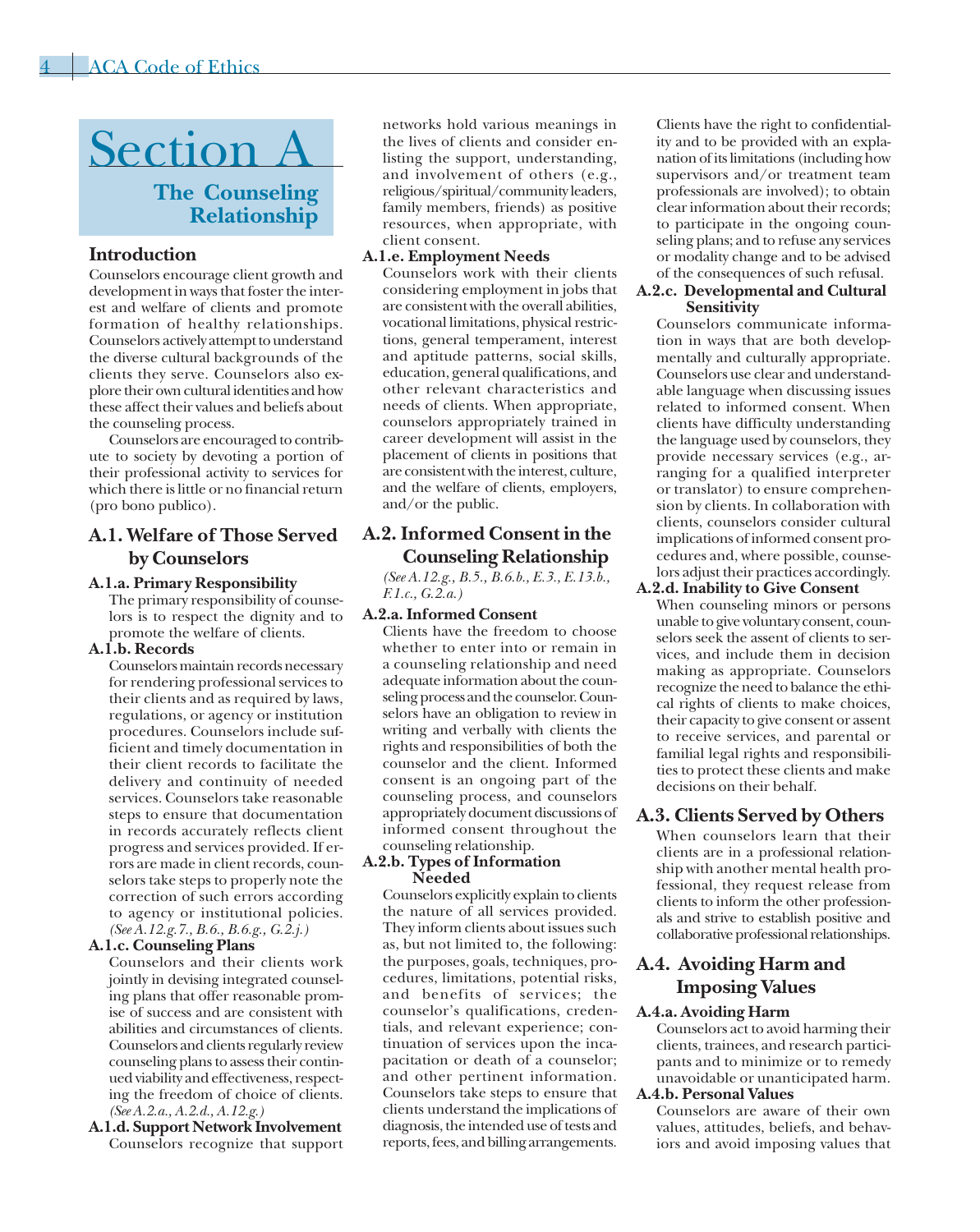are inconsistent with counseling goals. Counselors respect the diversity of clients, trainees, and research participants.

#### **A.5. Roles and Relationships With Clients**

*(See F.3., F.10., G.3.)*

#### **A.5.a. Current Clients**

Sexual or romantic counselor–client interactions or relationships with current clients, their romantic partners, or their family members are prohibited.

#### **A.5.b. Former Clients**

Sexual or romantic counselor–client interactions or relationships with former clients, their romantic partners, or their family members are prohibited for a period of 5 years following the last professional contact. Counselors, before engaging in sexual or romantic interactions or relationships with clients, their romantic partners, or client family members after 5 years following the last professional contact, demonstrate forethought and document (in written form) whether the interactions or relationship can be viewed as exploitive in some way and/or whether there is still potential to harm the former client; in cases of potential exploitation and/or harm, the counselor avoids entering such an interaction or relationship.

**A.5.c. Nonprofessional Interactions or Relationships (Other Than Sexual or Romantic**

**Interactions or Relationships)** Counselor–client nonprofessional relationships with clients, former clients, their romantic partners, or their family members should be avoided, except when the interaction is potentially beneficial to the client. *(See A.5.d.)*

#### **A.5.d. Potentially Beneficial Interactions**

When a counselor–client nonprofessional interaction with a client or former client may be potentially beneficial to the client or former client, the counselor must document in case records, prior to the interaction (when feasible), the rationale for such an interaction, the potential benefit, and anticipated consequences for the client or former client and other individuals significantly involved with the client or former client. Such interactions should be initiated with appropriate client consent. Where

unintentional harm occurs to the client or former client, or to an individual significantly involved with the client or former client, due to the nonprofessional interaction, the counselor must show evidence of an attempt to remedy such harm. Examples of potentially beneficial interactions include, but are not limited to, attending a formal ceremony (e.g., a wedding/commitment ceremony or graduation); purchasing a service or product provided by a client or former client (excepting unrestricted bartering); hospital visits to an ill family member; mutual membership in a professional association, organization, or community. *(See A.5.c.)*

## **A.5.e. Role Changes in the**

**Professional Relationship** When a counselor changes a role from the original or most recent contracted relationship, he or she obtains informed consent from the client and explains the right of the client to refuse services related to the change. Examples of role changes include

- 1. changing from individual to relationship or family counseling, or vice versa;
- 2. changing from a nonforensic evaluative role to a therapeutic role, or vice versa;
- 3. changing from a counselor to a researcher role (i.e., enlisting clients as research participants), or vice versa; and
- 4. changing from a counselor to a mediator role, or vice versa.

Clients must be fully informed of any anticipated consequences (e.g., financial, legal, personal, or therapeutic) of counselor role changes.

## **A.6. Roles and Relationships at Individual, Group, Institutional, and Societal Levels**

#### **A.6.a. Advocacy**

When appropriate, counselors advocate at individual, group, institutional, and societal levels to examine potential barriers and obstacles that inhibit access and/or the growth and development of clients.

**A.6.b. Confidentiality and Advocacy** Counselors obtain client consent prior to engaging in advocacy efforts on behalf of an identifiable client to

improve the provision of services and to work toward removal of systemic barriers or obstacles that inhibit client access, growth, and development.

#### **A.7. Multiple Clients**

When a counselor agrees to provide counseling services to two or more persons who have a relationship, the counselor clarifies at the outset which person or persons are clients and the nature of the relationships the counselor will have with each involved person. If it becomes apparent that the counselor may be called upon to perform potentially conflicting roles, the counselor will clarify, adjust, or withdraw from roles appropriately. *(See A.8.a., B.4.)*

#### **A.8. Group Work**

*(See B.4.a.)*

#### **A.8.a. Screening**

Counselors screen prospective group counseling/therapy participants. To the extent possible, counselors select members whose needs and goals are compatible with goals of the group, who will not impede the group process, and whose well-being will not be jeopardized by the group experience.

#### **A.8.b. Protecting Clients**

In a group setting, counselors take reasonable precautions to protect clients from physical, emotional, or psychological trauma.

## **A.9. End-of-Life Care for Terminally Ill Clients**

#### **A.9.a. Quality of Care**

Counselors strive to take measures that enable clients

- 1. to obtain high-quality end-of-life care for their physical, emotional, social, and spiritual needs;
- 2. to exercise the highest degree of self-determination possible;
- 3. to be given every opportunity possible to engage in informed decision making regarding their end-of-life care; and
- 4. to receive complete and adequate assessment regarding their ability to make competent, rational decisions on their own behalf from a mental health professional who is experienced in end-of-life care practice.

#### **A.9.b. Counselor Competence, Choice, and Referral**

Recognizing the personal, moral, and competence issues related to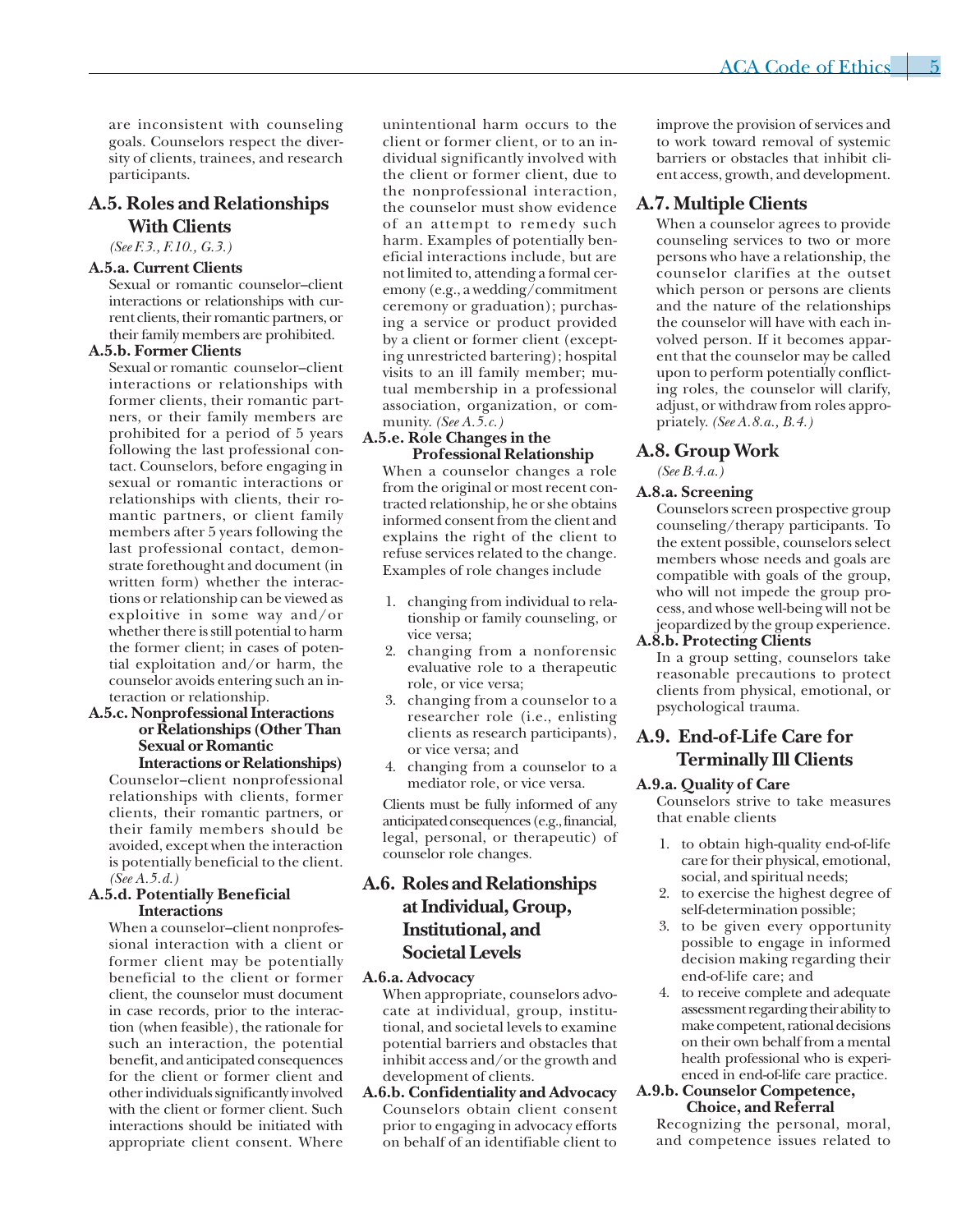end-of-life decisions, counselors may choose to work or not work with terminally ill clients who wish to explore their end-of-life options. Counselors provide appropriate referral information to ensure that clients receive the necessary help.

#### **A.9.c. Confidentiality**

Counselors who provide services to terminally ill individuals who are considering hastening their own deaths have the option of breaking or not breaking confidentiality, depending on applicable laws and the specific circumstances of the situation and after seeking consultation or supervision from appropriate professional and legal parties. *(See B.5.c., B.7.c.)*

#### **A.10. Fees and Bartering**

#### **A.10.a. Accepting Fees From Agency Clients**

Counselors refuse a private fee or other remuneration for rendering services to persons who are entitled to such services through the counselor's employing agency or institution. The policies of a particular agency may make explicit provisions for agency clients to receive counseling services from members of its staff in private practice. In such instances, the clients must be informed of other options open to them should they seek private counseling services.

#### **A.10.b. Establishing Fees**

In establishing fees for professional counseling services, counselors consider the financial status of clients and locality. In the event that the established fee structure is inappropriate for a client, counselors assist clients in attempting to find comparable services of acceptable cost.

#### **A.10.c. Nonpayment of Fees**

If counselors intend to use collection agencies or take legal measures to collect fees from clients who do not pay for services as agreed upon, they first inform clients of intended actions and offer clients the opportunity to make payment.

#### **A.10.d. Bartering**

Counselors may barter only if the relationship is not exploitive or harmful and does not place the counselor in an unfair advantage, if the client requests it, and if such arrangements are an accepted practice among professionals in the community. Counselors consider the cultural implications of bartering and discuss relevant concerns with clients and document such agreements in a clear written contract.

#### **A.10.e. Receiving Gifts**

Counselors understand the challenges of accepting gifts from clients and recognize that in some cultures, small gifts are a token of respect and showing gratitude. When determining whether or not to accept a gift from clients, counselors take into account the therapeutic relationship, the monetary value of the gift, a client's motivation for giving the gift, and the counselor's motivation for wanting or declining the gift.

## **A.11. Termination and Referral**

#### **A.11.a. Abandonment Prohibited**

Counselors do not abandon or neglect clients in counseling. Counselors assist in making appropriate arrangements for the continuation of treatment, when necessary, during interruptions such as vacations, illness, and following termination.

- **A.11.b. Inability to Assist Clients** If counselors determine an inability to be of professional assistance to clients, they avoid entering or continuing counseling relationships. Counselors are knowledgeable about culturally and clinically appropriate referral resources and suggest these alternatives. If clients decline the suggested referrals, counselors should discontinue the relationship.
- **A.11.c. Appropriate Termination** Counselors terminate a counseling relationship when it becomes reasonably apparent that the client no longer needs assistance, is not likely to benefit, or is being harmed by continued counseling. Counselors may terminate counseling when in jeopardy of harm by the client, or another person with whom the client has a relationship, or when clients do not pay fees as agreed upon. Counselors provide pretermination counseling and recommend other service providers when necessary.

#### **A.11.d. Appropriate Transfer of Services**

When counselors transfer or refer clients to other practitioners, they ensure that appropriate clinical and administrative processes are completed and open communication is maintained with both clients and practitioners.

## **A.12. Technology Applications**

#### **A.12.a. Benefits and Limitations**

Counselors inform clients of the benefits and limitations of using information technology applications in the counseling process and in business/ billing procedures. Such technologies include but are not limited to computer hardware and software, telephones, the World Wide Web, the Internet, online assessment instruments, and other communication devices.

#### **A.12.b. Technology-Assisted Services**

When providing technology-assisted distance counseling services, counselors determine that clients are intellectually, emotionally, and physically capable of using the application and that the application is appropriate for the needs of clients.

#### **A.12.c. Inappropriate Services**

When technology-assisted distance counseling services are deemed inappropriate by the counselor or client, counselors consider delivering services face to face.

#### **A.12.d. Access**

Counselors provide reasonable access to computer applications when providing technology-assisted distance counseling services.

#### **A.12.e. Laws and Statutes**

Counselors ensure that the use of technology does not violate the laws of any local, state, national, or international entity and observe all relevant statutes.

#### **A.12.f. Assistance**

Counselors seek business, legal, and technical assistance when using technology applications, particularly when the use of such applications crosses state or national boundaries.

#### **A.12.g. Technology and Informed Consent**

As part of the process of establishing informed consent, counselors do the following:

- 1. Address issues related to the difficulty of maintaining the confidentiality of electronically transmitted communications.
- 2. Inform clients of all colleagues, supervisors, and employees, such as Informational Technology (IT) administrators, who might have authorized or unauthorized access to electronic transmissions.
- Urge clients to be aware of all authorized or unauthorized users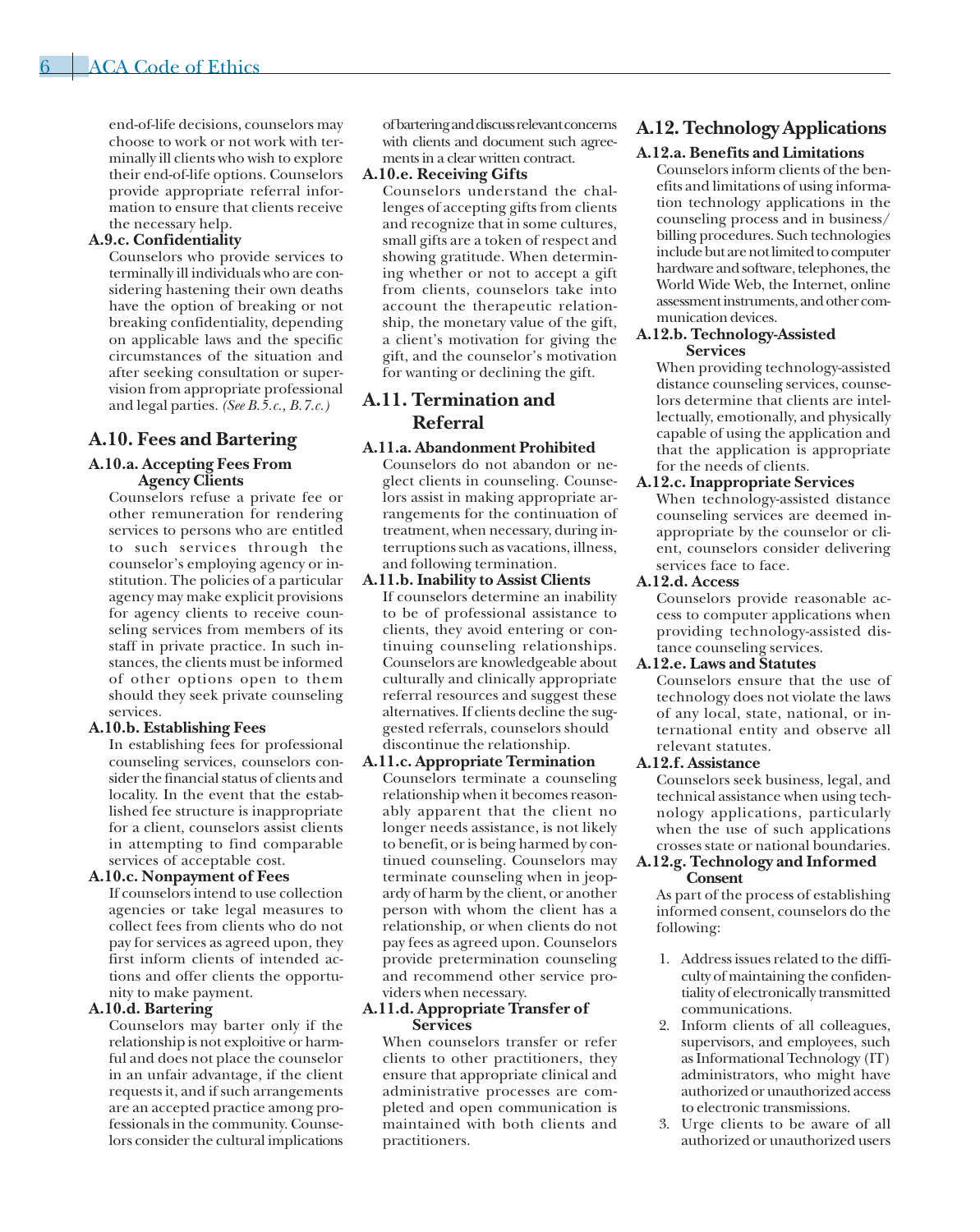including family members and fellow employees who have access to any technology clients may use in the counseling process.

- 4. Inform clients of pertinent legal rights and limitations governing the practice of a profession over state lines or international boundaries.
- 5. Use encrypted Web sites and e-mail communications to help ensure confidentiality when possible.
- 6. When the use of encryption is not possible, counselors notify clients of this fact and limit electronic transmissions to general communications that are not client specific.
- 7. Inform clients if and for how long archival storage of transaction records are maintained.
- 8. Discuss the possibility of technology failure and alternate methods of service delivery.
- 9. Inform clients of emergency procedures, such as calling 911 or a local crisis hotline, when the counselor is not available.
- 10. Discuss time zone differences, local customs, and cultural or language differences that might impact service delivery.
- 11. Inform clients when technologyassisted distance counseling services are not covered by insurance. *(See A.2.)*

#### **A.12.h. Sites on the World Wide Web**

Counselors maintaining sites on the World Wide Web (the Internet) do the following:

- 1. Regularly check that electronic links are working and professionally appropriate.
- 2. Establish ways clients can contact the counselor in case of technology failure.
- 3. Provide electronic links to relevant state licensure and professional certification boards to protect consumer rights and facilitate addressing ethical concerns.
- 4. Establish a method for verifying client identity.
- 5. Obtain the written consent of the legal guardian or other authorized legal representative prior to rendering services in the event the client is a minor child, an adult who is legally incompetent, or an adult incapable of giving informed consent.
- 6. Strive to provide a site that is accessible to persons with disabilities.
- 7. Strive to provide translation capabilities for clients who have a different primary language while also addressing the imperfect nature of such translations.
- 8. Assist clients in determining the validity and reliability of information found on the World Wide Web and other technology applications.

## Section **Confidentiality, Privileged Communication, and Privacy**

### **Introduction**

Counselors recognize that trust is a cornerstone of the counseling relationship. Counselors aspire to earn the trust of clients by creating an ongoing partnership, establishing and upholding appropriate boundaries, and maintaining confidentiality. Counselors communicate the parameters of confidentiality in a culturally competent manner.

## **B.1. Respecting Client Rights**

#### **B.1.a. Multicultural/Diversity Considerations**

Counselors maintain awareness and sensitivity regarding cultural meanings of confidentiality and privacy. Counselors respect differing views toward disclosure of information. Counselors hold ongoing discussions with clients as to how, when, and with whom information is to be shared.

#### **B.1.b. Respect for Privacy**

Counselors respect client rights to privacy. Counselors solicit private information from clients only when it is beneficial to the counseling process.

- **B.1.c. Respect for Confidentiality** Counselors do not share confidential information without client consent or without sound legal or ethical justification.
- **B.1.d. Explanation of Limitations** At initiation and throughout the counseling process, counselors inform clients of the limitations of confidentiality and seek to identify foreseeable situations in which confidentiality must be breached*. (See A.2.b.)*

## **B.2. Exceptions**

#### **B.2.a. Danger and Legal Requirements**

The general requirement that counselors keep information confidential does not apply when disclosure is required to protect clients or identified others from serious and foreseeable harm or when legal requirements demand that confidential information must be revealed. Counselors consult with other professionals when in doubt as to the validity of an exception. Additional considerations apply when addressing end-of-life issues. *(See A.9.c.)*

#### **B.2.b. Contagious, Life-Threatening Diseases**

When clients disclose that they have a disease commonly known to be both communicable and life threatening, counselors may be justified in disclosing information to identifiable third parties, if they are known to be at demonstrable and high risk of contracting the disease. Prior to making a disclosure, counselors confirm that there is such a diagnosis and assess the intent of clients to inform the third parties about their disease or to engage in any behaviors that may be harmful to an identifiable third party.

**B.2.c. Court-Ordered Disclosure** When subpoenaed to release confidential or privileged information without a client's permission, counselors obtain written, informed consent from the client or take steps to prohibit the disclosure or have it limited as narrowly as possible due to potential harm to the client or counseling relationship.

#### **B.2.d. Minimal Disclosure**

To the extent possible, clients are informed before confidential information is disclosed and are involved in the disclosure decision-making process. When circumstances require the disclosure of confidential information, only essential information is revealed.

## **B.3. Information Shared With Others**

#### **B.3.a. Subordinates**

Counselors make every effort to ensure that privacy and confidentiality of clients are maintained by subordinates, including employees, supervisees, students, clerical assistants, and volunteers. *(See F.1.c.)*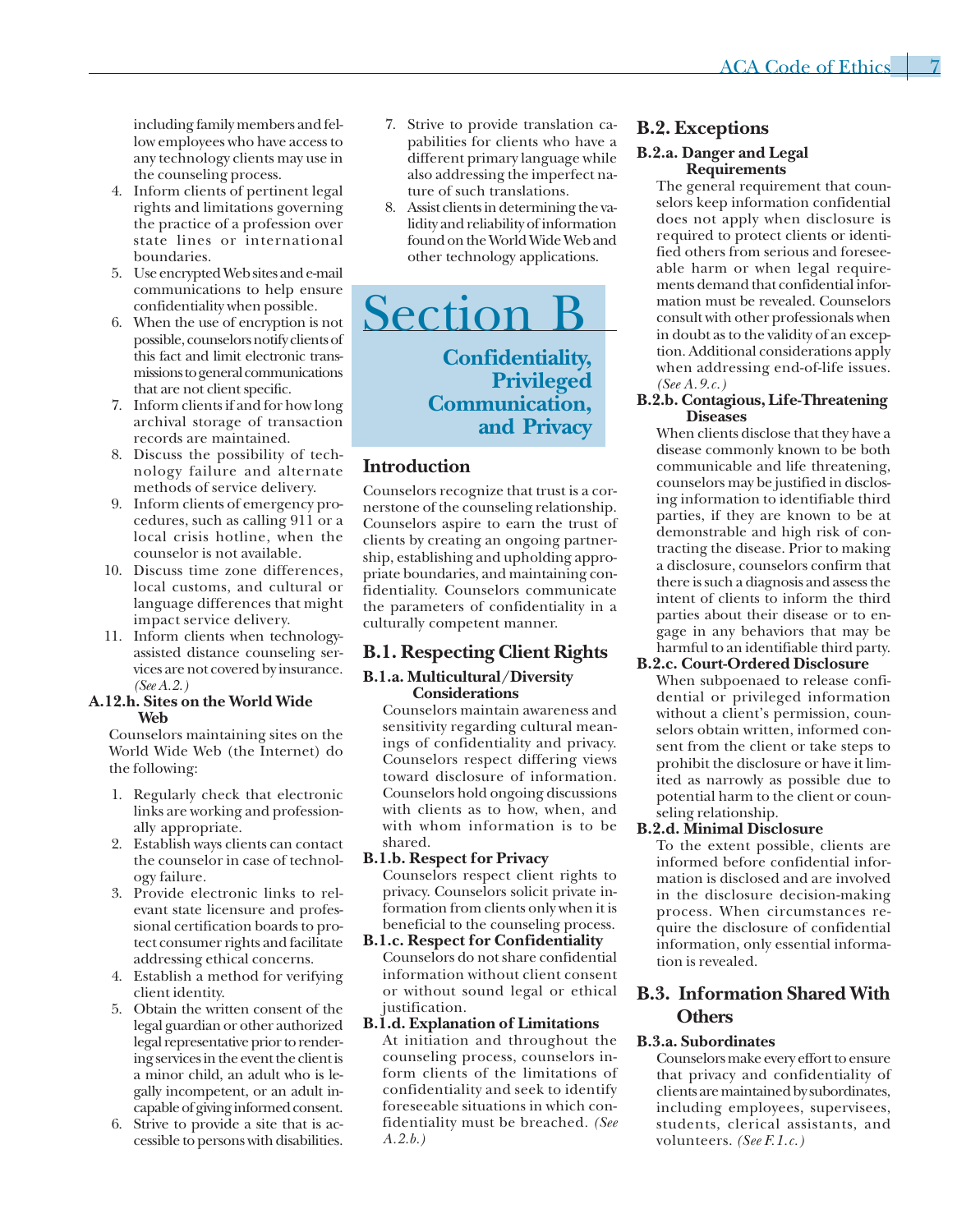#### **B.3.b. Treatment Teams**

When client treatment involves a continued review or participation by a treatment team, the client will be informed of the team's existence and composition, information being shared, and the purposes of sharing such information.

#### **B.3.c. Confidential Settings**

Counselors discuss confidential information only in settings in which they can reasonably ensure client privacy.

#### **B.3.d. Third-Party Payers**

Counselors disclose information to third-party payers only when clients have authorized such disclosure.

#### **B.3.e. Transmitting Confidential Information**

Counselors take precautions to ensure the confidentiality of information transmitted through the use of computers, electronic mail, facsimile machines, telephones, voicemail, answering machines, and other electronic or computer technology. *(See A.12.g.)*

#### **B.3.f. Deceased Clients**

Counselors protect the confidentiality of deceased clients, consistent with legal requirements and agency or setting policies.

#### **B.4. Groups and Families**

#### **B.4.a. Group Work**

In group work, counselors clearly explain the importance and parameters of confidentiality for the specific group being entered.

#### **B.4.b. Couples and Family Counseling**

In couples and family counseling, counselors clearly define who is considered "the client" and discuss expectations and limitations of confidentiality. Counselors seek agreement and document in writing such agreement among all involved parties having capacity to give consent concerning each individual's right to confidentiality and any obligation to preserve the confidentiality of information known.

## **B.5. Clients Lacking Capacity to Give Informed Consent**

#### **B.5.a. Responsibility to Clients**

When counseling minor clients or adult clients who lack the capacity to give voluntary, informed consent, counselors protect the confidentiality of information received in the counseling relationship as specified by federal and state laws, written policies, and applicable ethical standards.

#### **B.5.b. Responsibility to Parents and Legal Guardians**

Counselors inform parents and legal guardians about the role of counselors and the confidential nature of the counseling relationship. Counselors are sensitive to the cultural diversity of families and respect the inherent rights and responsibilities of parents/guardians over the welfare of their children/charges according to law. Counselors work to establish, as appropriate, collaborative relationships with parents/guardians to best serve clients.

#### **B.5.c. Release of Confidential Information**

When counseling minor clients or adult clients who lack the capacity to give voluntary consent to release confidential information, counselors seek permission from an appropriate third party to disclose information. In such instances, counselors inform clients consistent with their level of understanding and take culturally appropriate measures to safeguard client confidentiality.

## **B.6. Records**

#### **B.6.a. Confidentiality of Records**

Counselors ensure that records are kept in a secure location and that only authorized persons have access to records.

#### **B.6.b. Permission to Record** Counselors obtain permission from clients prior to recording sessions through electronic or other means.

**B.6.c. Permission to Observe** Counselors obtain permission from clients prior to observing counseling sessions, reviewing session transcripts, or viewing recordings of sessions with supervisors, faculty, peers, or others within the training environment.

#### **B.6.d. Client Access**

Counselors provide reasonable access to records and copies of records when requested by competent clients. Counselors limit the access of clients to their records, or portions of their records, only when there is compelling evidence that such access would cause harm to the client. Counselors document the request of clients and the rationale for withholding some or all of the record in the files of clients. In situations involving multiple clients, counselors provide individual clients with only those parts of records that related

directly to them and do not include confidential information related to any other client.

#### **B.6.e. Assistance With Records**

When clients request access to their records, counselors provide assistance and consultation in interpreting counseling records.

#### **B.6.f. Disclosure or Transfer**

Unless exceptions to confidentiality exist, counselors obtain written permission from clients to disclose or transfer records to legitimate third parties. Steps are taken to ensure that receivers of counseling records are sensitive to their confidential nature. *(See A.3., E.4.)*

#### **B.6.g. Storage and Disposal After Termination**

Counselors store records following termination of services to ensure reasonable future access, maintain records in accordance with state and federal statutes governing records, and dispose of client records and other sensitive materials in a manner that protects client confidentiality. When records are of an artistic nature, counselors obtain client (or guardian) consent with regard to handling of such records or documents. *(See A.1.b.)*

#### **B.6.h. Reasonable Precautions**

Counselors take reasonable precautions to protect client confidentiality in the event of the counselor's termination of practice, incapacity, or death*. (See C.2.h.)*

## **B.7. Research and Training**

#### **B.7.a. Institutional Approval**

When institutional approval is required, counselors provide accurate information about their research proposals and obtain approval prior to conducting their research. They conduct research in accordance with the approved research protocol.

## **B.7.b. Adherence to Guidelines**

Counselors are responsible for understanding and adhering to state, federal, agency, or institutional policies or applicable guidelines regarding confidentiality in their research practices.

#### **B.7.c. Confidentiality of Information Obtained in Research**

Violations of participant privacy and confidentiality are risks of participation in research involving human participants. Investigators maintain all research records in a secure manner.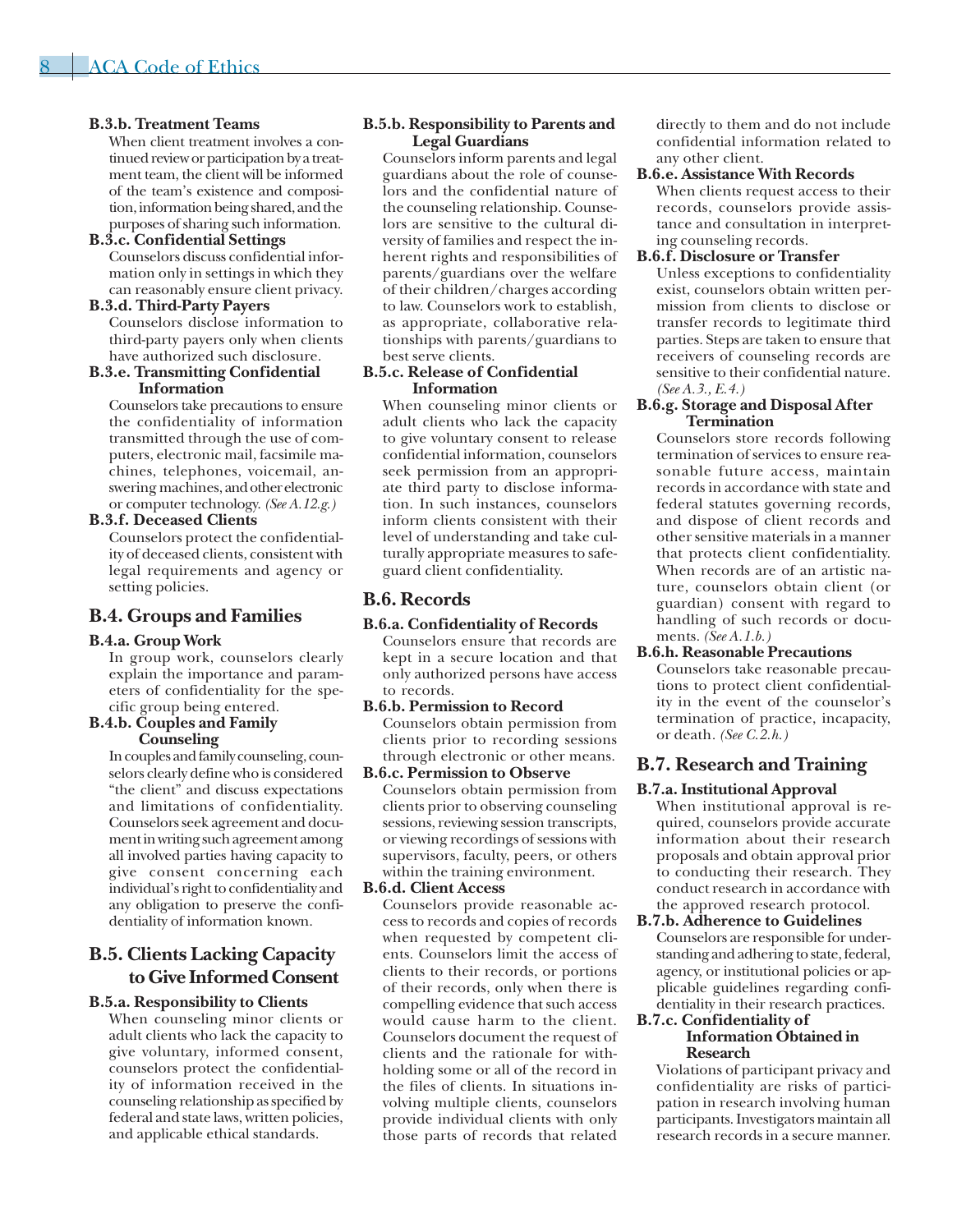ACA Code of Ethics

They explain to participants the risks of violations of privacy and confidentiality and disclose to participants any limits of confidentiality that reasonably can be expected. Regardless of the degree to which confidentiality will be maintained, investigators must disclose to participants any limits of confidentiality that reasonably can be expected. *(See G.2.e.)*

#### **B.7.d. Disclosure of Research Information**

Counselors do not disclose confidential information that reasonably could lead to the identification of a research participant unless they have obtained the prior consent of the person. Use of data derived from counseling relationships for purposes of training, research, or publication is confined to content that is disguised to ensure the anonymity of the individuals involved. *(See G.2.a., G.2.d.)*

**B.7.e. Agreement for Identification** Identification of clients, students, or supervisees in a presentation or publication is permissible only when they have reviewed the material and agreed to its presentation or publication. *(See G.4.d.)*

#### **B.8. Consultation**

#### **B.8.a. Agreements**

When acting as consultants, counselors seek agreements among all parties involved concerning each individual's rights to confidentiality, the obligation of each individual to preserve confidential information, and the limits of confidentiality of information shared by others.

#### **B.8.b. Respect for Privacy**

Information obtained in a consulting relationship is discussed for professional purposes only with persons directly involved with the case. Written and oral reports present only data germane to the purposes of the consultation, and every effort is made to protect client identity and to avoid undue invasion of privacy.

#### **B.8.c. Disclosure of Confidential Information**

When consulting with colleagues, counselors do not disclose confidential information that reasonably could lead to the identification of a client or other person or organization with whom they have a confidential relationship unless they have obtained the prior consent of the person or organization or the disclosure cannot be avoided. They disclose information only to the extent necessary to achieve the purposes of the consultation*. (See D.2.d.)*



#### **Introduction**

Counselors aspire to open, honest, and accurate communication in dealing with the public and other professionals. They practice in a nondiscriminatory manner within the boundaries of professional and personal competence and have a responsibility to abide by the *ACA Code of Ethics.* Counselors actively participate in local, state, and national associations that foster the development and improvement of counseling. Counselors advocate to promote change at the individual, group, institutional, and societal levels that improves the quality of life for individuals and groups and remove potential barriers to the provision or access of appropriate services being offered. Counselors have a responsibility to the public to engage in counseling practices that are based on rigorous research methodologies. In addition, counselors engage in self-care activities to maintain and promote their emotional, physical, mental, and spiritual well-being to best meet their professional responsibilities.

#### **C.1. Knowledge of Standards**

Counselors have a responsibility to read, understand, and follow the *ACA Code of Ethics* and adhere to applicable laws and regulations.

#### **C.2. Professional Competence**

**C.2.a. Boundaries of Competence** Counselors practice only within the boundaries of their competence, based on their education, training, supervised experience, state and national professional credentials, and appropriate professional experience. Counselors gain knowledge, personal awareness, sensitivity, and skills pertinent to working with a diverse client population. *(See A.9.b., C.4.e., E.2., F.2., F.11.b.)*

#### **C.2.b. New Specialty Areas of Practice**

Counselors practice in specialty areas new to them only after appropriate education, training, and supervised experience. While developing skills in new specialty areas, counselors take steps to ensure the competence of their work and to protect others from possible harm. *(See F.6.f.)*

**C.2.c. Qualified for Employment** Counselors accept employment only for positions for which they are qualified by education, training, supervised experience, state and national professional credentials, and appropriate professional experience. Counselors hire for professional counseling positions only individuals who are qualified and competent for those positions.

#### **C.2.d. Monitor Effectiveness**

Counselors continually monitor their effectiveness as professionals and take steps to improve when necessary. Counselors in private practice take reasonable steps to seek peer supervision as needed to evaluate their efficacy as counselors.

#### **C.2.e. Consultation on Ethical Obligations**

Counselors take reasonable steps to consult with other counselors or related professionals when they have questions regarding their ethical obligations or professional practice.

#### **C.2.f. Continuing Education**

Counselors recognize the need for continuing education to acquire and maintain a reasonable level of awareness of current scientific and professional information in their fields of activity. They take steps to maintain competence in the skills they use, are open to new procedures, and keep current with the diverse populations and specific populations with whom they work.

#### **C.2.g. Impairment**

Counselors are alert to the signs of impairment from their own physical, mental, or emotional problems and refrain from offering or providing professional services when such impairment is likely to harm a client or others. They seek assistance for problems that reach the level of professional impairment, and, if necessary, they limit, suspend, or terminate their professional responsibilities until such time it is determined that they may safely resume their work. Counselors assist colleagues or supervisors in recognizing their own professional impairment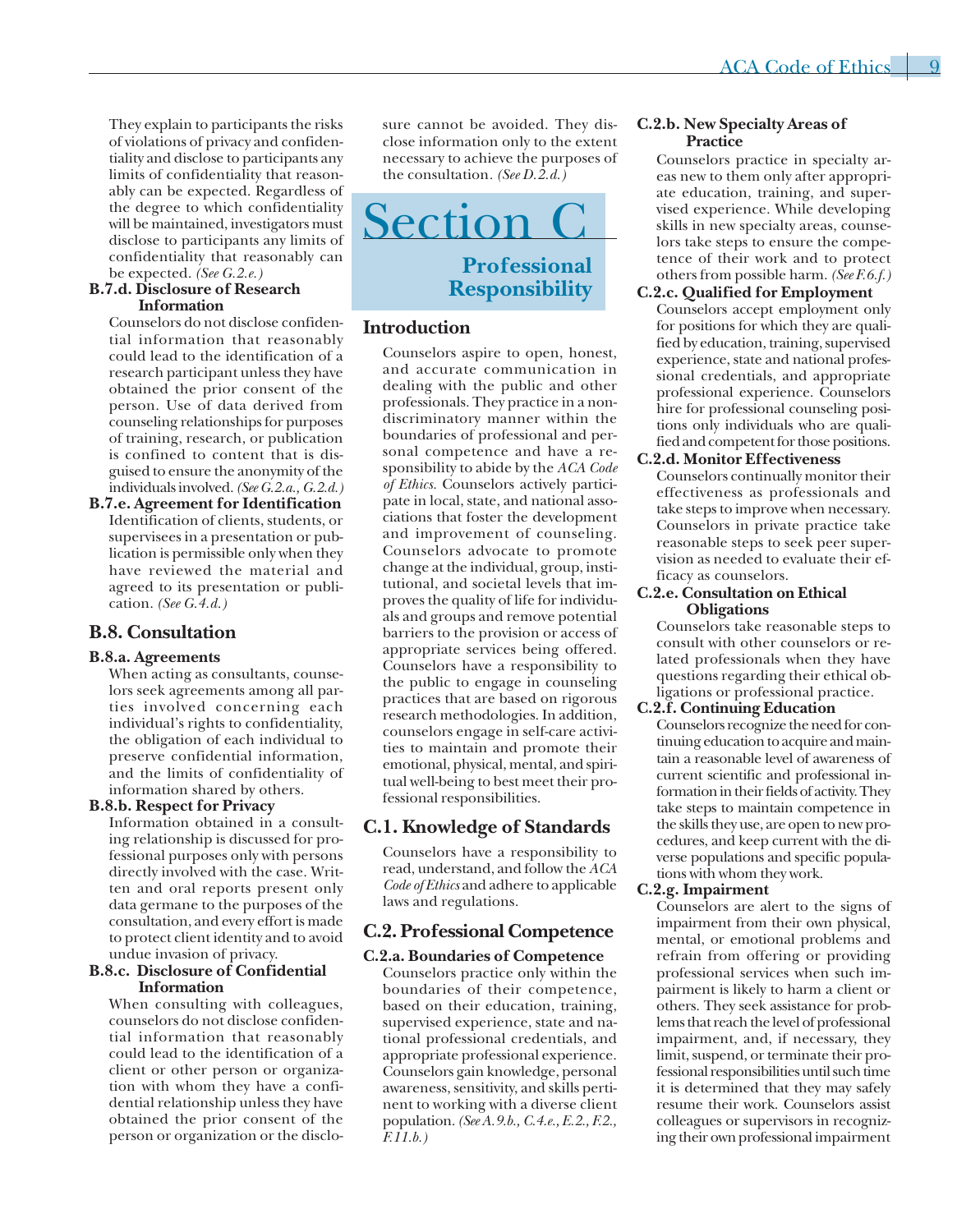and provide consultation and assistance when warranted with colleagues or supervisors showing signs of impairment and intervene as appropriate to prevent imminent harm to clients. *(See A.11.b., F.8.b.)*

#### **C.2.h. Counselor Incapacitation or Termination of Practice**

When counselors leave a practice, they follow a prepared plan for transfer of clients and files. Counselors prepare and disseminate to an identified colleague or "records custodian" a plan for the transfer of clients and files in the case of their incapacitation, death, or termination of practice.

## **C.3. Advertising and Soliciting Clients**

#### **C.3.a. Accurate Advertising**

When advertising or otherwise representing their services to the public, counselors identify their credentials in an accurate manner that is not false, misleading, deceptive, or fraudulent.

#### **C.3.b. Testimonials**

Counselors who use testimonials do not solicit them from current clients nor former clients nor any other persons who may be vulnerable to undue influence.

#### **C.3.c. Statements by Others**

Counselors make reasonable efforts to ensure that statements made by others about them or the profession of counseling are accurate.

#### **C.3.d. Recruiting Through Employment**

Counselors do not use their places of employment or institutional affiliation to recruit or gain clients, supervisees, or consultees for their private practices.

#### **C.3.e. Products and Training Advertisements**

Counselors who develop products related to their profession or conduct workshops or training events ensure that the advertisements concerning these products or events are accurate and disclose adequate information for consumers to make informed choices. *(See C.6.d.)*

#### **C.3.f. Promoting to Those Served**

Counselors do not use counseling, teaching, training, or supervisory relationships to promote their products or training events in a manner that is deceptive or would exert undue influence on individuals who may be vulnerable. However, counselor educators may adopt textbooks they have authored for instructional purposes.

### **C.4. Professional Qualifications**

#### **C.4.a. Accurate Representation**

Counselors claim or imply only professional qualifications actually completed and correct any known misrepresentations of their qualifications by others. Counselors truthfully represent the qualifications of their professional colleagues. Counselors clearly distinguish between paid and volunteer work experience and accurately describe their continuing education and specialized training. *(See C.2.a.)*

#### **C.4.b. Credentials**

Counselors claim only licenses or certifications that are current and in good standing.

#### **C.4.c. Educational Degrees**

Counselors clearly differentiate between earned and honorary degrees. **C.4.d. Implying Doctoral-Level**

## **Competence**

Counselors clearly state their highest earned degree in counseling or closely related field. Counselors do not imply doctoral-level competence when only possessing a master's degree in counseling or a related field by referring to themselves as "Dr." in a counseling context when their doctorate is not in counseling or a related field.

- **C.4.e. Program Accreditation Status** Counselors clearly state the accreditation status of their degree programs at the time the degree was earned.
- **C.4.f. Professional Membership** Counselors clearly differentiate between current, active memberships and former memberships in associations. Members of the American Counseling Association must clearly differentiate between professional membership, which implies the possession of at least a master's degree in counseling, and regular membership, which is open to individuals whose interests and activities are consistent with those of ACA but are not qualified for professional membership.

#### **C.5. Nondiscrimination**

Counselors do not condone or engage in discrimination based on age, culture, disability, ethnicity, race, religion/ spirituality, gender, gender identity, sexual orientation, marital status/ partnership, language preference, socioeconomic status, or any basis proscribed by law. Counselors do not discriminate against clients, students, employees, supervisees, or research participants in a manner that has a negative impact on these persons.

## **C.6.Public Responsibility**

#### **C.6.a. Sexual Harassment**

Counselors do not engage in or condone sexual harassment. Sexual harassment is defined as sexual solicitation, physical advances, or verbal or nonverbal conduct that is sexual in nature, that occurs in connection with professional activities or roles, and that either

- 1. is unwelcome, is offensive, or creates a hostile workplace or learning environment, and counselors know or are told this; or
- 2. is sufficiently severe or intense to be perceived as harassment to a reasonable person in the context in which the behavior occurred.

Sexual harassment can consist of a single intense or severe act or multiple persistent or pervasive acts.

## **C.6.b. Reports to Third Parties**

Counselors are accurate, honest, and objective in reporting their professional activities and judgments to appropriate third parties, including courts, health insurance companies, those who are the recipients of evaluation reports, and others. *(See B.3., E.4.)*

#### **C.6.c. Media Presentations**

When counselors provide advice or comment by means of public lectures, demonstrations, radio or television programs, prerecorded tapes, technology-based applications, printed articles, mailed material, or other media, they take reasonable precautions to ensure that

- 1. the statements are based on appropriate professional counseling literature and practice,
- 2. the statements are otherwise consistent with the *ACA Code of Ethics,* and
- 3. the recipients of the information are not encouraged to infer that a professional counseling relationship has been established.

#### **C.6.d. Exploitation of Others**

Counselors do not exploit others in their professional relationships. *(See C.3.e.)* **C.6.e. Scientific Bases for**

### **Treatment Modalities**

Counselors use techniques/ procedures/ modalities that are grounded in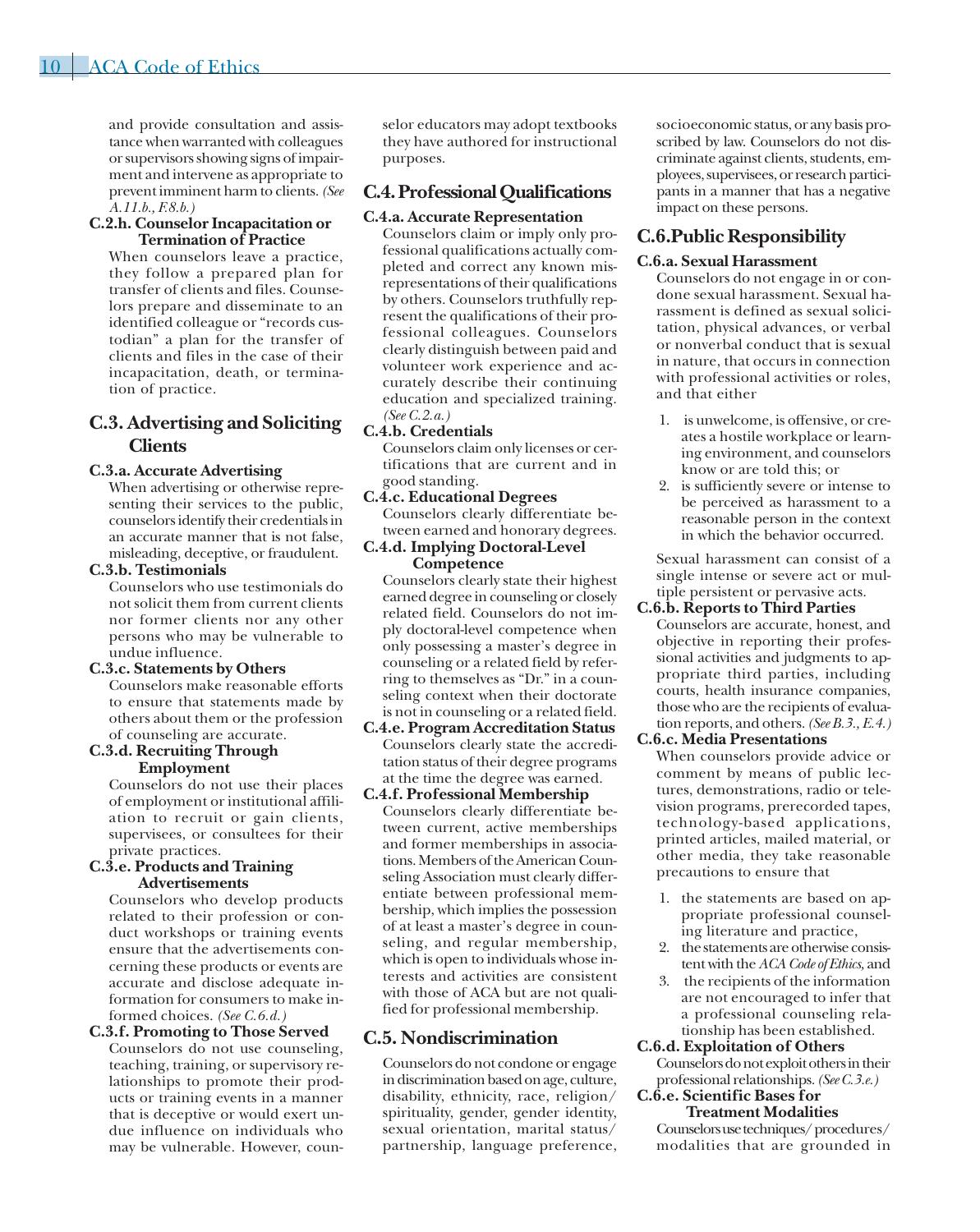theory and/or have an empirical or scientific foundation. Counselors who do not must define the techniques/ procedures as "unproven" or "developing" and explain the potential risks and ethical considerations of using such techniques/procedures and take steps to protect clients from possible harm. *(See A.4.a., E.5.c., E.5.d.)*

### **C.7. Responsibility to Other Professionals**

#### **C.7.a. Personal Public Statements**

When making personal statements in a public context, counselors clarify that they are speaking from their personal perspectives and that they are not speaking on behalf of all counselors or the profession.

## Section **Relationships With**

## **Other Professionals**

#### **Introduction**

Professional counselors recognize that the quality of their interactions with colleagues can influence the quality of services provided to clients. They work to become knowledgeable about colleagues within and outside the field of counseling. Counselors develop positive working relationships and systems of communication with colleagues to enhance services to clients.

## **D.1. Relationships With Colleagues, Employers, and Employees**

#### **D.1.a. Different Approaches**

Counselors are respectful of approaches to counseling services that differ from their own. Counselors are respectful of traditions and practices of other professional groups with which they work.

#### **D.1.b. Forming Relationships** Counselors work to develop and strengthen interdisciplinary relations

with colleagues from other disciplines to best serve clients.

**D.1.c. Interdisciplinary Teamwork** Counselors who are members of interdisciplinary teams delivering multifaceted services to clients keep the focus on how to best serve the clients.

They participate in and contribute to decisions that affect the well-being of clients by drawing on the perspectives, values, and experiences of the counseling profession and those of colleagues from other disciplines. *(See A.1.a.)*

#### **D.1.d. Confidentiality**

When counselors are required by law, institutional policy, or extraordinary circumstances to serve in more than one role in judicial or administrative proceedings, they clarify role expectations and the parameters of confidentiality with their colleagues. *(See B.1.c., B.1.d., B.2.c., B.2.d., B.3.b.)*

#### **D.1.e. Establishing Professional and Ethical Obligations**

Counselors who are members of interdisciplinary teams clarify professional and ethical obligations of the team as a whole and of its individual members. When a team decision raises ethical concerns, counselors first attempt to resolve the concern within the team. If they cannot reach resolution among team members, counselors pursue other avenues to address their concerns consistent with client well-being.

#### **D.1.f. Personnel Selection and Assignment**

Counselors select competent staff and assign responsibilities compatible with their skills and experiences.

#### **D.1.g. Employer Policies**

The acceptance of employment in an agency or institution implies that counselors are in agreement with its general policies and principles. Counselors strive to reach agreement with employers as to acceptable standards of conduct that allow for changes in institutional policy conducive to the growth and development of clients.

- **D.1.h. Negative Conditions** Counselors alert their employers of inappropriate policies and practices. They attempt to effect changes in such policies or procedures through constructive action within the organization. When such policies are potentially disruptive or damaging to clients or may limit the effectiveness of services provided and change cannot be effected, counselors take appropriate further action. Such action may include referral to appropriate certification, accreditation, or state licensure organizations, or voluntary termination of employment.
- **D.1.i. Protection From Punitive Action** Counselors take care not to harass or dismiss an employee who has acted in a responsible and ethical manner

to expose inappropriate employer policies or practices.

### **D.2. Consultation**

#### **D.2.a. Consultant Competency**

Counselors take reasonable steps to ensure that they have the appropriate resources and competencies when providing consultation services. Counselors provide appropriate referral resources when requested or needed. *(See C.2.a.)*

**D.2.b. Understanding Consultees** When providing consultation, counselors attempt to develop with their consultees a clear understanding of problem definition, goals for change, and predicted consequences of interventions selected.

#### **D.2.c. Consultant Goals**

The consulting relationship is one in which consultee adaptability and growth toward self-direction are consistently encouraged and cultivated.

#### **D.2.d. Informed Consent in Consultation**

When providing consultation, counselors have an obligation to review, in writing and verbally, the rights and responsibilities of both counselors and consultees. Counselors use clear and understandable language to inform all parties involved about the purpose of the services to be provided, relevant costs, potential risks and benefits, and the limits of confidentiality. Working in conjunction with the consultee, counselors attempt to develop a clear definition of the problem, goals for change, and predicted consequences of interventions that are culturally responsive and appropriate to the needs of consultees. *(See A.2.a., A.2.b.)*

Section

**Evaluation, Assessment, and Interpretation**

#### **Introduction**

Counselors use assessment instruments as one component of the counseling process, taking into account the client personal and cultural context. Counselors promote the well-being of individual clients or groups of clients by developing and using appropriate educational, psychological, and career assessment instruments.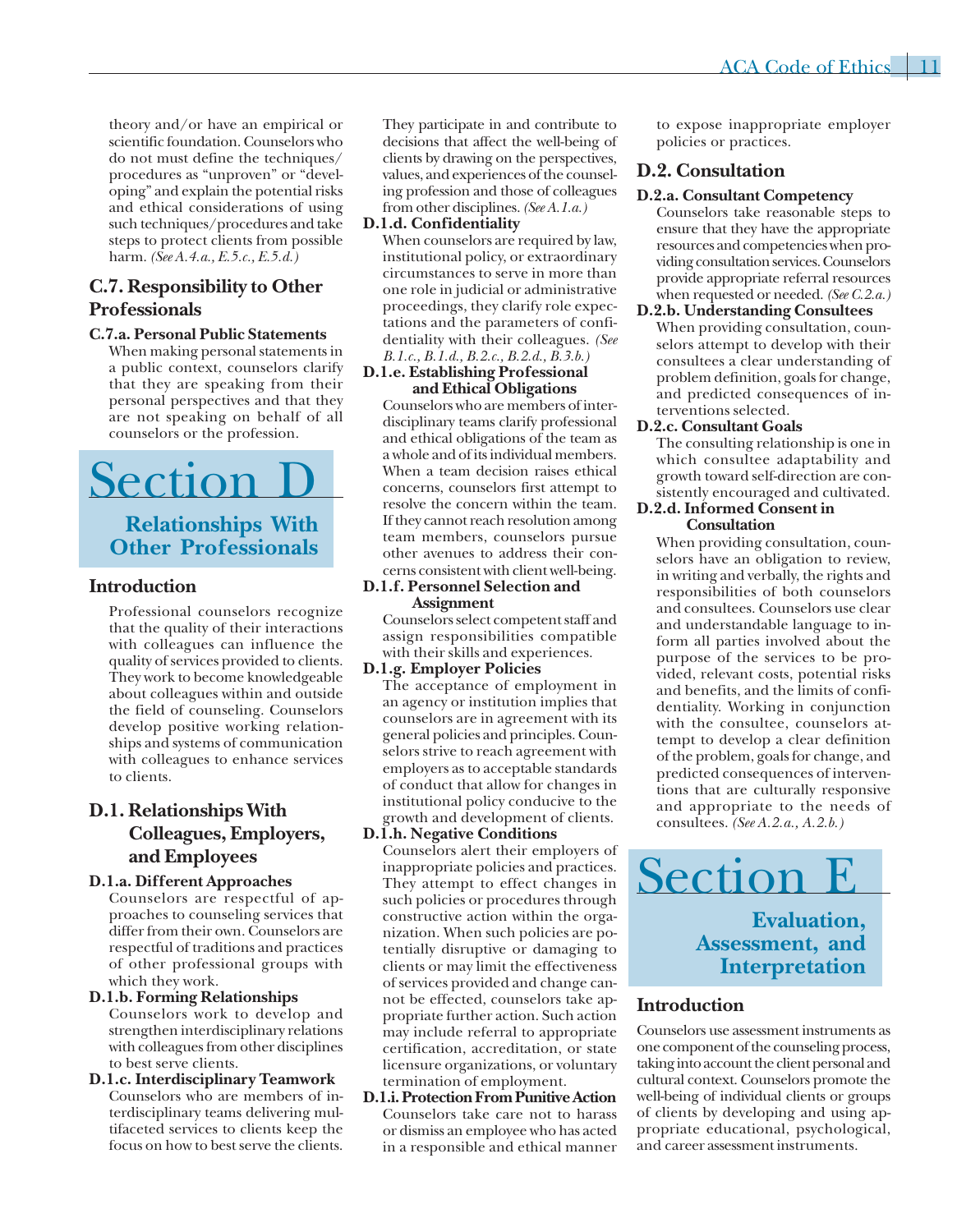#### **E.1. General**

#### **E.1.a. Assessment**

The primary purpose of educational, psychological, and career assessment is to provide measurements that are valid and reliable in either comparative or absolute terms. These include, but are not limited to, measurements of ability, personality, interest, intelligence, achievement, and performance. Counselors recognize the need to interpret the statements in this section as applying to both quantitative and qualitative assessments.

#### **E.1.b. Client Welfare**

Counselors do not misuse assessment results and interpretations, and they take reasonable steps to prevent others from misusing the information these techniques provide. They respect the client's right to know the results, the interpretations made, and the bases for counselors' conclusions and recommendations.

## **E.2. Competence to Use and Interpret Assessment Instruments**

#### **E.2.a. Limits of Competence**

Counselors utilize only those testing and assessment services for which they have been trained and are competent. Counselors using technology-assisted test interpretations are trained in the construct being measured and the specific instrument being used prior to using its technology-based application. Counselors take reasonable measures to ensure the proper use of psychological and career assessment techniques by persons under their supervision. *(See A.12.)*

#### **E.2.b. Appropriate Use**

Counselors are responsible for the appropriate application, scoring, interpretation, and use of assessment instruments relevant to the needs of the client, whether they score and interpret such assessments themselves or use technology or other services.

#### **E.2.c. Decisions Based on Results**

Counselors responsible for decisions involving individuals or policies that are based on assessment results have a thorough understanding of educational, psychological, and career measurement, including validation criteria, assessment research, and guidelines for assessment development and use.

## **E.3. Informed Consent in Assessment**

#### **E.3.a. Explanation to Clients**

Prior to assessment, counselors explain the nature and purposes of assessment and the specific use of results by potential recipients. The explanation will be given in the language of the client (or other legally authorized person on behalf of the client), unless an explicit exception has been agreed upon in advance. Counselors consider the client's personal or cultural context, the level of the client's understanding of the results, and the impact of the results on the client. *(See A.2., A.12.g., F.1.c.)*

#### **E.3.b. Recipients of Results** Counselors consider the examinee's welfare, explicit understandings, and prior agreements in determining who receives the assessment results. Counselors include accurate and appropriate interpretations with any release of individual or group assessment results. *(See B.2.c., B.5.)*

## **E.4. Release of Data to Qualified Professionals**

Counselors release assessment data in which the client is identified only with the consent of the client or the client's legal representative. Such data are released only to persons recognized by counselors as qualified to interpret the data. *(See B.1., B.3., B.6.b.)*

#### **E.5. Diagnosis of Mental Disorders**

#### **E.5.a. Proper Diagnosis**

Counselors take special care to provide proper diagnosis of mental disorders. Assessment techniques (including personal interview) used to determine client care (e.g., locus of treatment, type of treatment, or recommended follow-up) are carefully selected and appropriately used.

#### **E.5.b. Cultural Sensitivity** Counselors recognize that culture affects the manner in which clients' problems are defined. Clients' socioeconomic and cultural experiences are considered when diagnosing mental disorders. *(See A.2.c.)*

#### **E.5.c. Historical and Social Prejudices in the Diagnosis of Pathology**

Counselors recognize historical and social prejudices in the misdiagnosis and pathologizing of certain individuals and groups and the role of mental health professionals in perpetuating these prejudices through diagnosis and treatment.

#### **E.5.d. Refraining From Diagnosis** Counselors may refrain from making

and/or reporting a diagnosis if they believe it would cause harm to the client or others.

### **E.6. Instrument Selection**

#### **E.6.a. Appropriateness of Instruments**

Counselors carefully consider the validity, reliability, psychometric limitations, and appropriateness of instruments when selecting assessments.

#### **E.6.b. Referral Information**

If a client is referred to a third party for assessment, the counselor provides specific referral questions and sufficient objective data about the client to ensure that appropriate assessment instruments are utilized. *(See A.9.b., B.3.)*

#### **E.6.c. Culturally Diverse Populations**

Counselors are cautious when selecting assessments for culturally diverse populations to avoid the use of instruments that lack appropriate psychometric properties for the client population. *(See A.2.c., E.5.b.)*

## **E.7. Conditions of Assessment Administration**

*(See A.12.b., A.12.d.)*

#### **E.7.a. Administration Conditions**

Counselors administer assessments under the same conditions that were established in their standardization. When assessments are not administered under standard conditions, as may be necessary to accommodate clients with disabilities, or when unusual behavior or irregularities occur during the administration, those conditions are noted in interpretation, and the results may be designated as invalid or of questionable validity.

#### **E.7.b. Technological Administration**

Counselors ensure that administration programs function properly and provide clients with accurate results when technological or other electronic methods are used for assessment administration.

#### **E.7.c. Unsupervised Assessments** Unless the assessment instrument is designed, intended, and validated for

self-administration and/or scoring,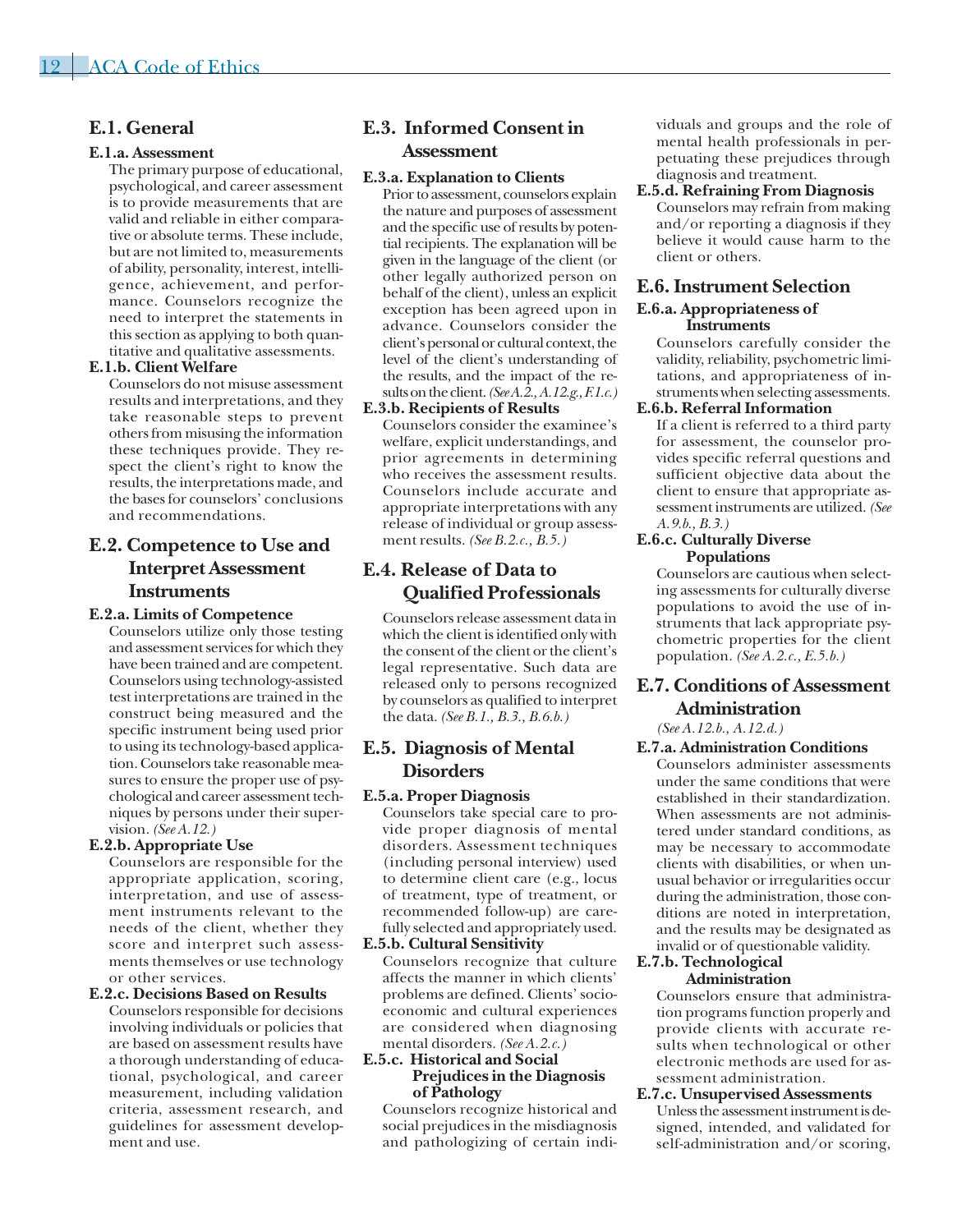counselors do not permit inadequately supervised use.

#### **E.7.d. Disclosure of Favorable Conditions**

Prior to administration of assessments, conditions that produce most favorable assessment results are made known to the examinee.

## **E.8. Multicultural Issues/ Diversity in Assessment**

Counselors use with caution assessment techniques that were normed on populations other than that of the client. Counselors recognize the effects of age, color, culture, disability, ethnic group, gender, race, language preference, religion, spirituality, sexual orientation, and socioeconomic status on test administration and interpretation, and place test results in proper perspective with other relevant factors. *(See A.2.c., E.5.b.)*

## **E.9. Scoring and Interpretation of Assessments**

#### **E.9.a. Reporting**

In reporting assessment results, counselors indicate reservations that exist regarding validity or reliability due to circumstances of the assessment or the inappropriateness of the norms for the person tested.

#### **E.9.b. Research Instruments**

Counselors exercise caution when interpreting the results of research instruments not having sufficient technical data to support respondent results. The specific purposes for the use of such instruments are stated explicitly to the examinee.

#### **E.9.c. Assessment Services**

Counselors who provide assessment scoring and interpretation services to support the assessment process confirm the validity of such interpretations. They accurately describe the purpose, norms, validity, reliability, and applications of the procedures and any special qualifications applicable to their use. The public offering of an automated test interpretations service is considered a professional-to-professional consultation. The formal responsibility of the consultant is to the consultee, but the ultimate and overriding responsibility is to the client. *(See D.2.)*

## **E.10. Assessment Security**

Counselors maintain the integrity and security of tests and other assessment

techniques consistent with legal and contractual obligations. Counselors do not appropriate, reproduce, or modify published assessments or parts thereof without acknowledgment and permission from the publisher.

## **E.11. Obsolete Assessments and Outdated Results**

Counselors do not use data or results from assessments that are obsolete or outdated for the current purpose. Counselors make every effort to prevent the misuse of obsolete measures and assessment data by others.

### **E.12. Assessment Construction**

Counselors use established scientific procedures, relevant standards, and current professional knowledge for assessment design in the development, publication, and utilization of educational and psychological assessment techniques.

## **E.13. Forensic Evaluation: Evaluation for Legal Proceedings**

#### **E.13.a. Primary Obligations**

When providing forensic evaluations, the primary obligation of counselors is to produce objective findings that can be substantiated based on information and techniques appropriate to the evaluation, which may include examination of the individual and/ or review of records. Counselors are entitled to form professional opinions based on their professional knowledge and expertise that can be supported by the data gathered in evaluations. Counselors will define the limits of their reports or testimony, especially when an examination of the individual has not been conducted.

**E.13.b. Consent for Evaluation** Individuals being evaluated are informed in writing that the relationship is for the purposes of an evaluation and is not counseling in nature, and entities or individuals who will receive the evaluation report are identified. Written consent to be evaluated is obtained from those being evaluated unless a court orders evaluations to be conducted without the written consent of individuals being evaluated. When children or vulnerable adults are being evaluated, informed written

consent is obtained from a parent or guardian.

#### **E.13.c. Client Evaluation Prohibited**

Counselors do not evaluate individuals for forensic purposes they currently counsel or individuals they have counseled in the past. Counselors do not accept as counseling clients individuals they are evaluating or individuals they have evaluated in the past for forensic purposes.

#### **E.13.d. Avoid Potentially Harmful Relationships**

Counselors who provide forensic evaluations avoid potentially harmful professional or personal relationships with family members, romantic partners, and close friends of individuals they are evaluating or have evaluated in the past.

section **Supervision, Training, and Teaching**

## **Introduction**

Counselors aspire to foster meaningful and respectful professional relationships and to maintain appropriate boundaries with supervisees and students. Counselors have theoretical and pedagogical foundations for their work and aim to be fair, accurate, and honest in their assessments of counselors-in-training.

## **F.1. Counselor Supervision and Client Welfare**

#### **F.1.a. Client Welfare**

A primary obligation of counseling supervisors is to monitor the services provided by other counselors or counselors-in-training. Counseling supervisors monitor client welfare and supervisee clinical performance and professional development. To fulfill these obligations, supervisors meet regularly with supervisees to review case notes, samples of clinical work, or live observations. Supervisees have a responsibility to understand and follow the *ACA Code of Ethics.*

#### **F.1.b. Counselor Credentials**

Counseling supervisors work to ensure that clients are aware of the qualifications of the supervisees who render services to the clients. *(See A.2.b.)*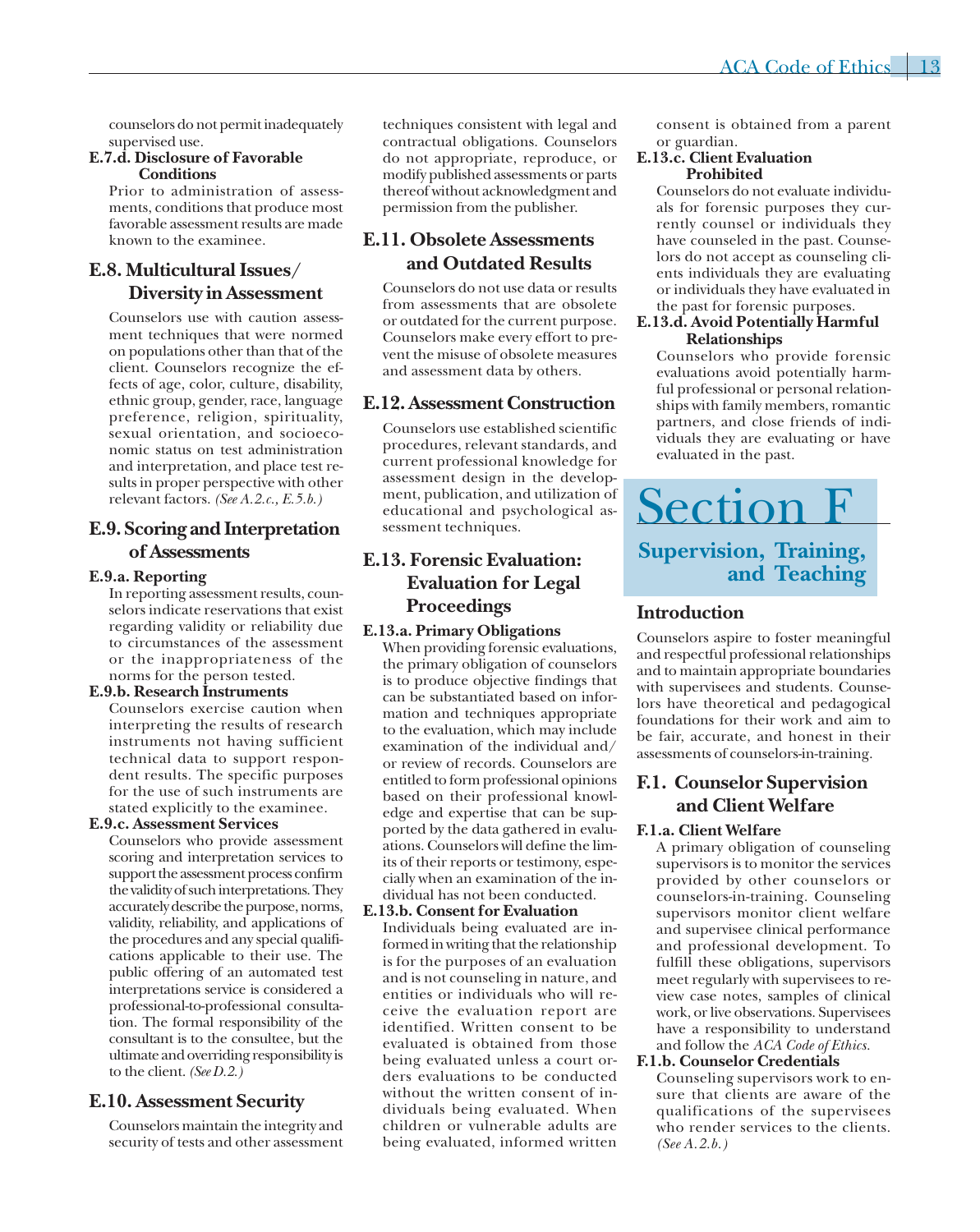#### **F.1.c. Informed Consent and Client Rights**

Supervisors make supervisees aware of client rights including the protection of client privacy and confidentiality in the counseling relationship. Supervisees provide clients with professional disclosure information and inform them of how the supervision process influences the limits of confidentiality. Supervisees make clients aware of who will have access to records of the counseling relationship and how these records will be used. *(See A.2.b., B.1.d.)*

## **F.2. Counselor Supervision Competence**

#### **F.2.a. Supervisor Preparation**

Prior to offering clinical supervision services, counselors are trained in supervision methods and techniques. Counselors who offer clinical supervision services regularly pursue continuing education activities including both counseling and supervision topics and skills. *(See C.2.a., C.2.f.)*

**F.2.b. Multicultural Issues/Diversity in Supervision**

Counseling supervisors are aware of and address the role of multiculturalism/diversity in the supervisory relationship.

## **F.3. Supervisory Relationships F.3.a. Relationship Boundaries With**

## **Supervisees**

Counseling supervisors clearly define and maintain ethical professional, personal, and social relationships with their supervisees. Counseling supervisors avoid nonprofessional relationships with current supervisees. If supervisors must assume other professional roles (e.g., clinical and administrative supervisor, instructor) with supervisees, they work to minimize potential conflicts and explain to supervisees the expectations and responsibilities associated with each role. They do not engage in any form of nonprofessional interaction that may compromise the supervisory relationship.

#### **F.3.b. Sexual Relationships**

Sexual or romantic interactions or relationships with current supervisees are prohibited.

#### **F.3.c. Sexual Harassment**

Counseling supervisors do not condone or subject supervisees to sexual harassment. *(See C.6.a.)*

#### **F.3.d. Close Relatives and Friends**

Counseling supervisors avoid accepting close relatives, romantic partners, or friends as supervisees.

#### **F.3.e. Potentially Beneficial Relationships**

Counseling supervisors are aware of the power differential in their relationships with supervisees. If they believe nonprofessional relationships with a supervisee may be potentially beneficial to the supervisee, they take precautions similar to those taken by counselors when working with clients. Examples of potentially beneficial interactions or relationships include attending a formal ceremony; hospital visits; providing support during a stressful event; or mutual membership in a professional association, organization, or community. Counseling supervisors engage in open discussions with supervisees when they consider entering into relationships with them outside of their roles as clinical and/or administrative supervisors. Before engaging in nonprofessional relationships, supervisors discuss with supervisees and document the rationale for such interactions, potential benefits or drawbacks, and anticipated consequences for the supervisee. Supervisors clarify the specific nature and limitations of the additional role(s) they will have with the supervisee.

#### **F.4. Supervisor Responsibilities**

#### **F.4.a. Informed Consent for Supervision**

Supervisors are responsible for incorporating into their supervision the principles of informed consent and participation. Supervisors inform supervisees of the policies and procedures to which they are to adhere and the mechanisms for due process appeal of individual supervisory actions.

**F.4.b. Emergencies and Absences** Supervisors establish and communicate to supervisees procedures for contacting them or, in their absence, alternative on-call supervisors to assist in handling crises.

**F.4.c. Standards for Supervisees** Supervisors make their supervisees aware of professional and ethical standards and legal responsibilities. Supervisors of postdegree counselors encourage these counselors to adhere to professional standards of practice*. (See C.1.)*

#### **F.4.d. Termination of the**

**Supervisory Relationship** Supervisors or supervisees have the right to terminate the supervisory relationship with adequate notice. Reasons for withdrawal are provided to the other party. When cultural, clinical, or professional issues are crucial to the viability of the supervisory relationship, both parties make efforts to resolve differences. When termination is warranted, supervisors make appropriate referrals to possible alternative supervisors.

## **F.5. Counseling Supervision Evaluation, Remediation, and Endorsement**

#### **F.5.a. Evaluation**

Supervisors document and provide supervisees with ongoing performance appraisal and evaluation feedback and schedule periodic formal evaluative sessions throughout the supervisory relationship.

#### **F.5.b. Limitations**

Through ongoing evaluation and appraisal, supervisors are aware of the limitations of supervisees that might impede performance. Supervisors assist supervisees in securing remedial assistance when needed. They recommend dismissal from training programs, applied counseling settings, or state or voluntary professional credentialing processes when those supervisees are unable to provide competent professional services. Supervisors seek consultation and document their decisions to dismiss or refer supervisees for assistance. They ensure that supervisees are aware of options available to them to address such decisions. *(See C.2.g.)*

#### **F.5.c. Counseling for Supervisees**

If supervisees request counseling, supervisors provide them with acceptable referrals. Counselors do not provide counseling services to supervisees. Supervisors address interpersonal competencies in terms of the impact of these issues on clients, the supervisory relationship, and professional functioning. *(See F.3.a.)*

#### **F.5.d. Endorsement**

Supervisors endorse supervisees for certification, licensure, employment, or completion of an academic or training program only when they believe supervisees are qualified for the endorsement. Regardless of qualifications, supervisors do not endorse supervisees whom they believe to be impaired in any way that would interfere with the performance of the duties associated with the endorsement.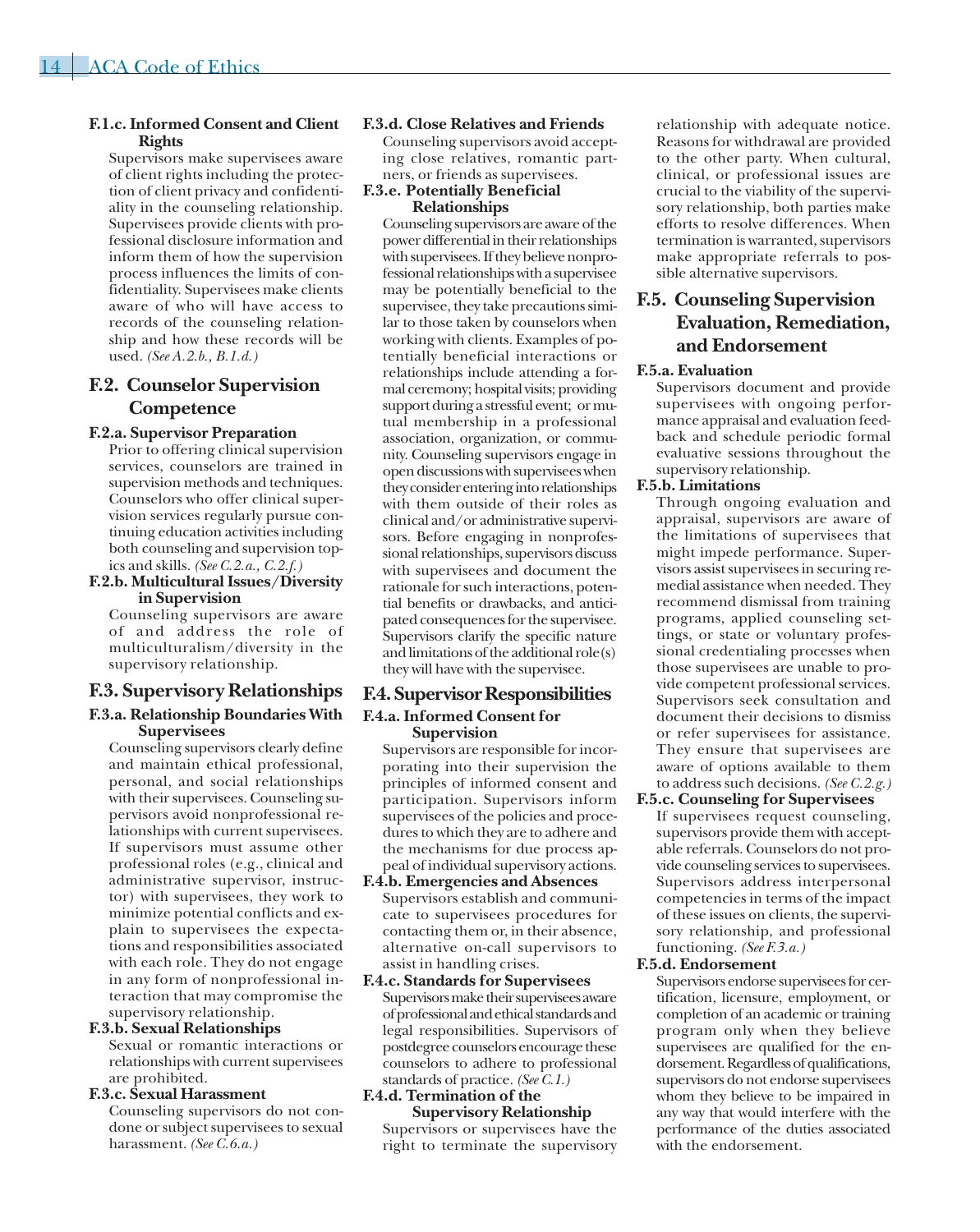## **F.6. Responsibilities of Counselor Educators**

#### **F.6.a. Counselor Educators**

Counselor educators who are responsible for developing, implementing, and supervising educational programs are skilled as teachers and practitioners. They are knowledgeable regarding the ethical, legal, and regulatory aspects of the profession, are skilled in applying that knowledge, and make students and supervisees aware of their responsibilities. Counselor educators conduct counselor education and training programs in an ethical manner and serve as role models for professional behavior. *(See C.1., C.2.a., C.2.c.)*

#### **F.6.b. Infusing Multicultural Issues/ Diversity**

Counselor educators infuse material related to multiculturalism/diversity into all courses and workshops for the development of professional counselors.

#### **F.6.c. Integration of Study and Practice**

Counselor educators establish education and training programs that integrate academic study and supervised practice.

#### **F.6.d. Teaching Ethics**

Counselor educators make students and supervisees aware of the ethical responsibilities and standards of the profession and the ethical responsibilities of students to the profession. Counselor educators infuse ethical considerations throughout the curriculum. *(See C.1.)*

#### **F.6.e. Peer Relationships**

Counselor educators make every effort to ensure that the rights of peers are not compromised when students or supervisees lead counseling groups or provide clinical supervision. Counselor educators take steps to ensure that students and supervisees understand they have the same ethical obligations as counselor educators, trainers, and supervisors.

#### **F.6.f. Innovative Theories and Techniques**

When counselor educators teach counseling techniques/procedures that are innovative, without an empirical foundation, or without a well-grounded theoretical foundation, they define the counseling techniques/procedures as "unproven" or "developing" and explain to students the potential risks and ethical considerations of using such techniques/procedures.

#### **F.6.g. Field Placements**

Counselor educators develop clear policies within their training programs regarding field placement and other clinical experiences. Counselor educators provide clearly stated roles and responsibilities for the student or supervisee, the site supervisor, and the program supervisor. They confirm that site supervisors are qualified to provide supervision and inform site supervisors of their professional and ethical responsibilities in this role.

#### **F.6.h. Professional Disclosure**

Before initiating counseling services, counselors-in-training disclose their status as students and explain how this status affects the limits of confidentiality. Counselor educators ensure that the clients at field placements are aware of the services rendered and the qualifications of the students and supervisees rendering those services. Students and supervisees obtain client permission before they use any information concerning the counseling relationship in the training process. *(See A.2.b.)*

## **F.7. Student Welfare**

#### **F.7.a. Orientation**

Counselor educators recognize that orientation is a developmental process that continues throughout the educational and clinical training of students. Counseling faculty provide prospective students with information about the counselor education program's expectations:

- 1. the type and level of skill and knowledge acquisition required for successful completion of the training;
- 2. program training goals, objectives, and mission, and subject matter to be covered;
- 3. bases for evaluation;
- 4. training components that encourage self-growth or self-disclosure as part of the training process;
- 5. the type of supervision settings and requirements of the sites for required clinical field experiences;
- 6. student and supervisee evaluation and dismissal policies and procedures; and
- 7. up-to-date employment prospects for graduates.

#### **F.7.b. Self-Growth Experiences**

Counselor education programs delineate requirements for self-disclosure or self-growth experiences in their

admission and program materials. Counselor educators use professional judgment when designing training experiences they conduct that require student and supervisee selfgrowth or self-disclosure. Students and supervisees are made aware of the ramifications their self-disclosure may have when counselors whose primary role as teacher, trainer, or supervisor requires acting on ethical obligations to the profession. Evaluative components of experiential training experiences explicitly delineate predetermined academic standards that are separate and do not depend on the student's level of selfdisclosure. Counselor educators may require trainees to seek professional help to address any personal concerns that may be affecting their competency.

## **F.8. Student Responsibilities**

#### **F.8.a. Standards for Students**

Counselors-in-training have a responsibility to understand and follow the *ACA Code of Ethics* and adhere to applicable laws, regulatory policies, and rules and policies governing professional staff behavior at the agency or placement setting. Students have the same obligation to clients as those required of professional counselors. *(See C.1., H.1.)*

#### **F.8.b. Impairment**

Counselors-in-training refrain from offering or providing counseling services when their physical, mental, or emotional problems are likely to harm a client or others. They are alert to the signs of impairment, seek assistance for problems, and notify their program supervisors when they are aware that they are unable to effectively provide services. In addition, they seek appropriate professional services for themselves to remediate the problems that are interfering with their ability to provide services to others. *(See A.1., C.2.d., C.2.g.)*

## **F.9. Evaluation and Remediation of Students**

#### **F.9.a. Evaluation**

Counselors clearly state to students, prior to and throughout the training program, the levels of competency expected, appraisal methods, and timing of evaluations for both didactic and clinical competencies. Counselor educators provide students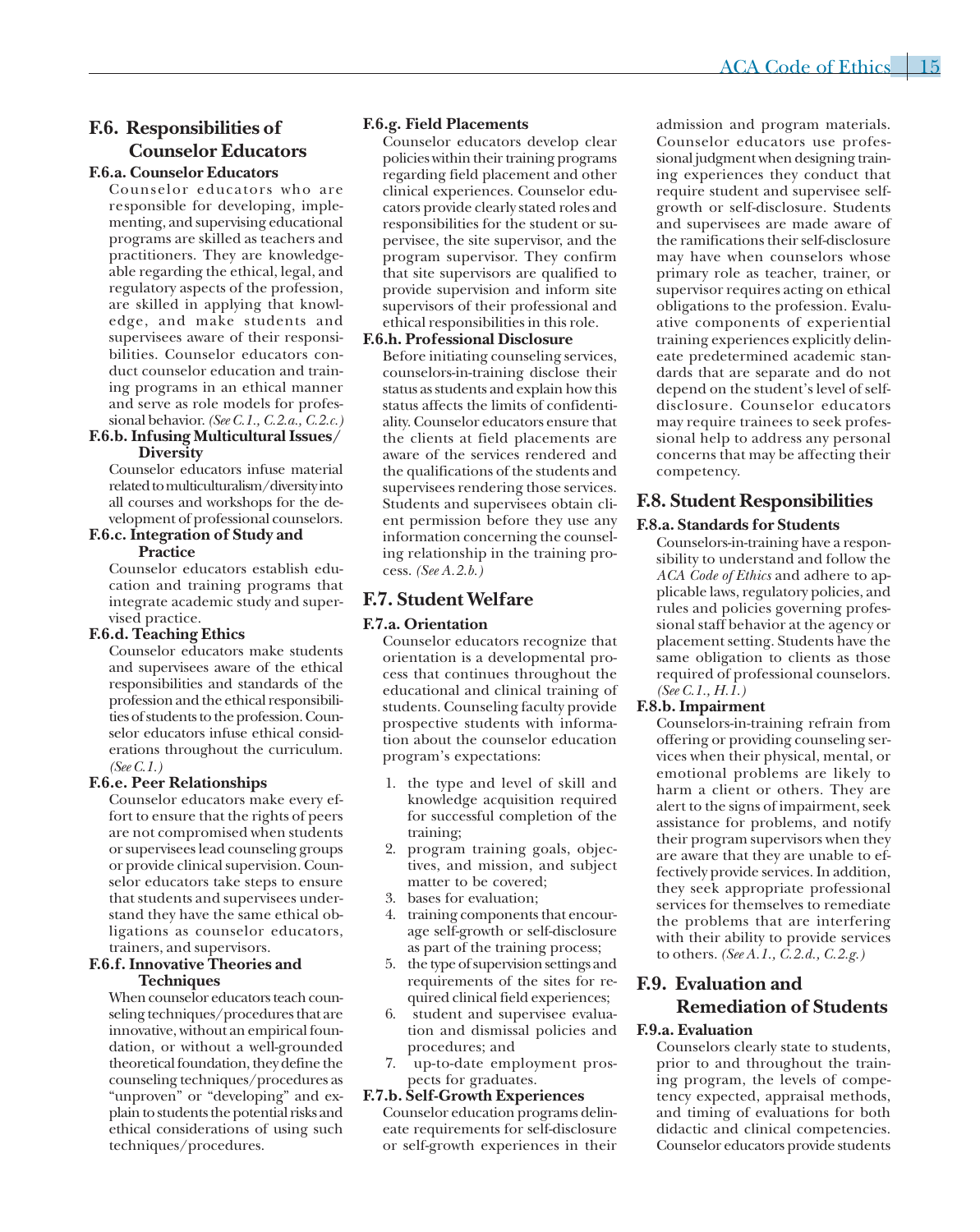with ongoing performance appraisal and evaluation feedback throughout the training program.

#### **F.9.b. Limitations**

Counselor educators, throughout ongoing evaluation and appraisal, are aware of and address the inability of some students to achieve counseling competencies that might impede performance. Counselor educators

- 1. assist students in securing remedial assistance when needed,
- 2. seek professional consultation and document their decision to dismiss or refer students for assistance, and
- 3. ensure that students have recourse in a timely manner to address decisions to require them to seek assistance or to dismiss them and provide students with due process according to institutional policies and procedures. *(See C.2.g.)*

#### **F.9.c. Counseling for Students**

If students request counseling or if counseling services are required as part of a remediation process, counselor educators provide acceptable referrals.

## **F. 10. Roles and Relationships Between Counselor Educators and Students**

#### **F.10.a. Sexual or Romantic Relationships**

Sexual or romantic interactions or relationships with current students are prohibited.

#### **F.10.b. Sexual Harassment**

Counselor educators do not condone or subject students to sexual harassment. *(See C.6.a.)*

#### **F.10.c. Relationships With Former Students**

Counselor educators are aware of the power differential in the relationship between faculty and students. Faculty members foster open discussions with former students when considering engaging in a social, sexual, or other intimate relationship. Faculty members discuss with the former student how their former relationship may affect the change in relationship.

## **F.10.d. Nonprofessional Relationships** Counselor educators avoid nonpro-

fessional or ongoing professional relationships with students in which there is a risk of potential harm to the student or that may compromise the training experience or grades assigned. In addition, counselor educators do not accept any form of professional services, fees, commissions, reimbursement, or remuneration from a site for student or supervisee placement.

#### **F.10.e. Counseling Services**

Counselor educators do not serve as counselors to current students unless this is a brief role associated with a training experience.

#### **F.10.f. Potentially Beneficial Relationships**

Counselor educators are aware of the power differential in the relationship between faculty and students. If they believe a nonprofessional relationship with a student may be potentially beneficial to the student, they take precautions similar to those taken by counselors when working with clients. Examples of potentially beneficial interactions or relationships include, but are not limited to, attending a formal ceremony; hospital visits; providing support during a stressful event; or mutual membership in a professional association, organization, or community. Counselor educators engage in open discussions with students when they consider entering into relationships with students outside of their roles as teachers and supervisors. They discuss with students the rationale for such interactions, the potential benefits and drawbacks, and the anticipated consequences for the student. Educators clarify the specific nature and limitations of the additional role(s) they will have with the student prior to engaging in a nonprofessional relationship. Nonprofessional relationships with students should be time-limited and initiated with student consent.

## **F.11. Multicultural/Diversity Competence in Counselor Education and Training Programs**

#### **F.11.a. Faculty Diversity**

Counselor educators are committed to recruiting and retaining a diverse faculty.

#### **F.11.b. Student Diversity**

Counselor educators actively attempt to recruit and retain a diverse student body. Counselor educators

demonstrate commitment to multicultural/diversity competence by recognizing and valuing diverse cultures and types of abilities students bring to the training experience. Counselor educators provide appropriate accommodations that enhance and support diverse student well-being and academic performance.

#### **F.11.c. Multicultural/Diversity Competence**

Counselor educators actively infuse multicultural/diversity competency in their training and supervision practices. They actively train students to gain awareness, knowledge, and skills in the competencies of multicultural practice. Counselor educators include case examples, role-plays, discussion questions, and other classroom activities that promote and represent various cultural perspectives.

## Section **Research and Publication**

#### **Introduction**

Counselors who conduct research are encouraged to contribute to the knowledge base of the profession and promote a clearer understanding of the conditions that lead to a healthy and more just society. Counselors support efforts of researchers by participating fully and willingly whenever possible. Counselors minimize bias and respect diversity in designing and implementing research programs.

## **G.1. Research Responsibilities**

#### **G.1.a. Use of Human Research Participants**

Counselors plan, design, conduct, and report research in a manner that is consistent with pertinent ethical principles, federal and state laws, host institutional regulations, and scientific standards governing research with human research participants.

#### **G.1.b. Deviation From Standard Practice**

Counselors seek consultation and observe stringent safeguards to protect the rights of research participants when a research problem suggests a deviation from standard or acceptable practices.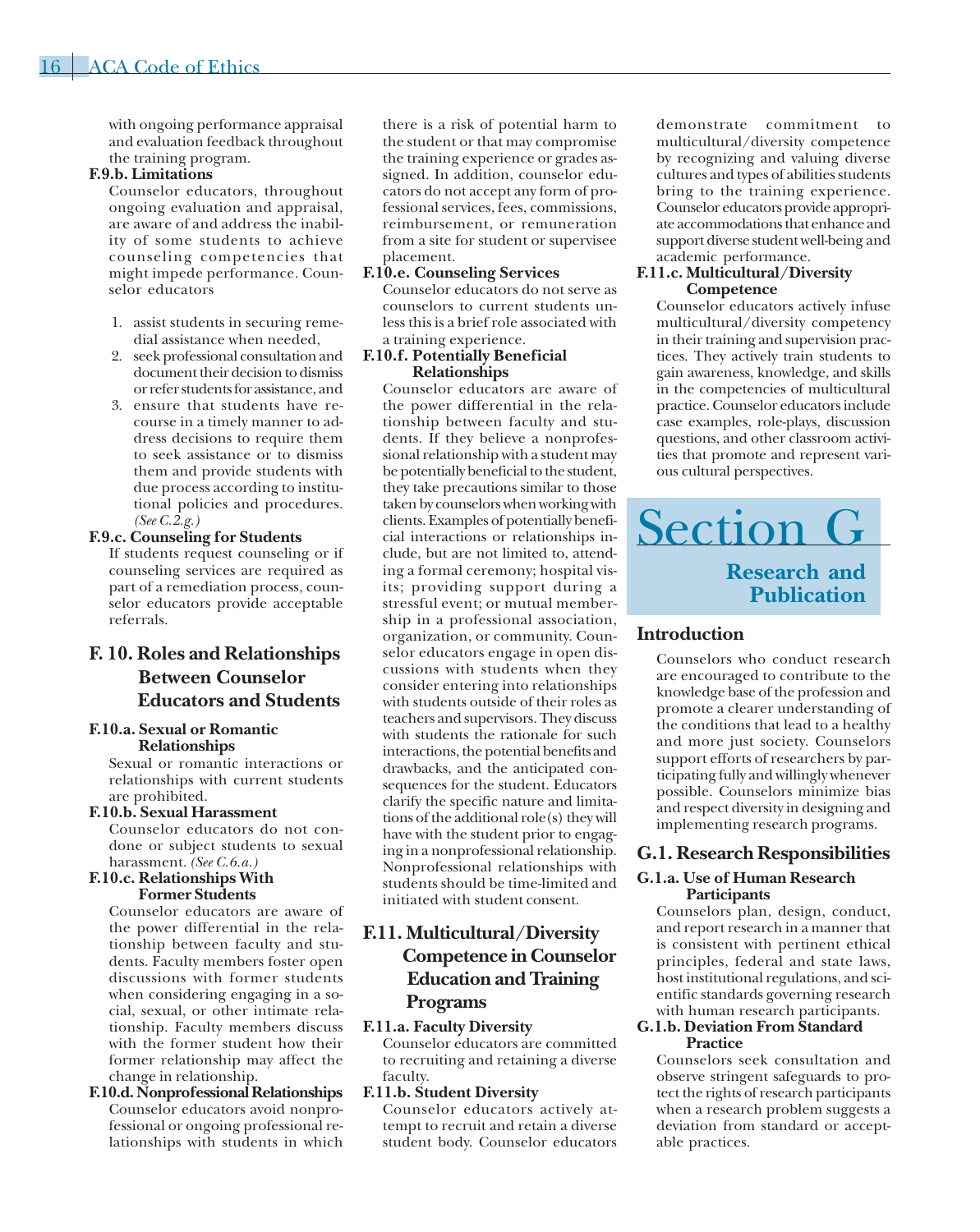#### **G.1.c. Independent Researchers**

When independent researchers do not have access to an Institutional Review Board (IRB), they should consult with researchers who are familiar with IRB procedures to provide appropriate safeguards.

#### **G.1.d. Precautions to Avoid Injury**

Counselors who conduct research with human participants are responsible for the welfare of participants throughout the research process and should take reasonable precautions to avoid causing injurious psychological, emotional, physical, or social effects to participants.

#### **G.1.e. Principal Researcher Responsibility**

The ultimate responsibility for ethical research practice lies with the principal researcher. All others involved in the research activities share ethical obligations and responsibility for their own actions.

#### **G.1.f. Minimal Interference**

Counselors take reasonable precautions to avoid causing disruptions in the lives of research participants that could be caused by their involvement in research.

## **G.1.g. Multicultural/Diversity**

**Considerations in Research** When appropriate to research goals, counselors are sensitive to incorporating research procedures that take into account cultural considerations. They seek consultation when appropriate.

## **G.2. Rights of Research**

## **Participants**

*(See A.2, A.7.)*

#### **G.2.a. Informed Consent in Research**

Individuals have the right to consent to become research participants. In seeking consent, counselors use language that

- 1. accurately explains the purpose and procedures to be followed,
- 2. identifies any procedures that are experimental or relatively untried,
- 3. describes any attendant discomforts and risks,
- 4. describes any benefits or changes in individuals or organizations that might be reasonably expected,
- 5. discloses appropriate alternative procedures that would be advantageous for participants,
- 6. offers to answer any inquiries concerning the procedures,
- 7. describes any limitations on confidentiality,
- 8. describes the format and potential target audiences for the dissemination of research findings, and
- 9. instructs participants that they are free to withdraw their consent and to discontinue participation in the project at any time without penalty.

#### **G.2.b. Deception**

Counselors do not conduct research involving deception unless alternative procedures are not feasible and the prospective value of the research justifies the deception. If such deception has the potential to cause physical or emotional harm to research participants, the research is not conducted, regardless of prospective value. When the methodological requirements of a study necessitate concealment or deception, the investigator explains the reasons for this action as soon as possible during the debriefing.

#### **G.2.c. Student/Supervisee Participation**

Researchers who involve students or supervisees in research make clear to them that the decision regarding whether or not to participate in research activities does not affect one's academic standing or supervisory relationship. Students or supervisees who choose not to participate in educational research are provided with an appropriate alternative to fulfill their academic or clinical requirements.

#### **G.2.d. Client Participation**

Counselors conducting research involving clients make clear in the informed consent process that clients are free to choose whether or not to participate in research activities. Counselors take necessary precautions to protect clients from adverse consequences of declining or withdrawing from participation.

#### **G.2.e. Confidentiality of Information**

Information obtained about research participants during the course of an investigation is confidential. When the possibility exists that others may obtain access to such information, ethical research practice requires that the possibility, together with the plans for protecting confidentiality, be explained to participants as a part of the procedure for obtaining informed consent.

#### **G.2.f. Persons Not Capable of Giving Informed Consent**

When a person is not capable of giving informed consent, counselors provide an appropriate explanation to, obtain agreement for participation from, and obtain the appropriate consent of a legally authorized person.

**G.2.g. Commitments to Participants** Counselors take reasonable measures to honor all commitments to research participants. *(See A.2.c.)*

#### **G.2.h. Explanations After Data Collection**

After data are collected, counselors provide participants with full clarification of the nature of the study to remove any misconceptions participants might have regarding the research. Where scientific or human values justify delaying or withholding information, counselors take reasonable measures to avoid causing harm.

#### **G.2.i. Informing Sponsors**

Counselors inform sponsors, institutions, and publication channels regarding research procedures and outcomes. Counselors ensure that appropriate bodies and authorities are given pertinent information and acknowledgment.

#### **G.2.j. Disposal of Research Documents and Records**

Within a reasonable period of time following the completion of a research project or study, counselors take steps to destroy records or documents (audio, video, digital, and written) containing confidential data or information that identifies research participants. When records are of an artistic nature, researchers obtain participant consent with regard to handling of such records or documents. *(See B.4.a, B.4.g.)*

## **G.3. Relationships With Research Participants (When Research Involves Intensive or Extended Interactions)**

## **G.3.a. Nonprofessional**

**Relationships** Nonprofessional relationships with re-

#### search participants should be avoided. **G.3.b. Relationships With Research Participants**

Sexual or romantic counselor–research participant interactions or relationships with current research participants are prohibited.

#### **G.3.c. Sexual Harassment and Research Participants**

Researchers do not condone or subject research participants to sexual harassment.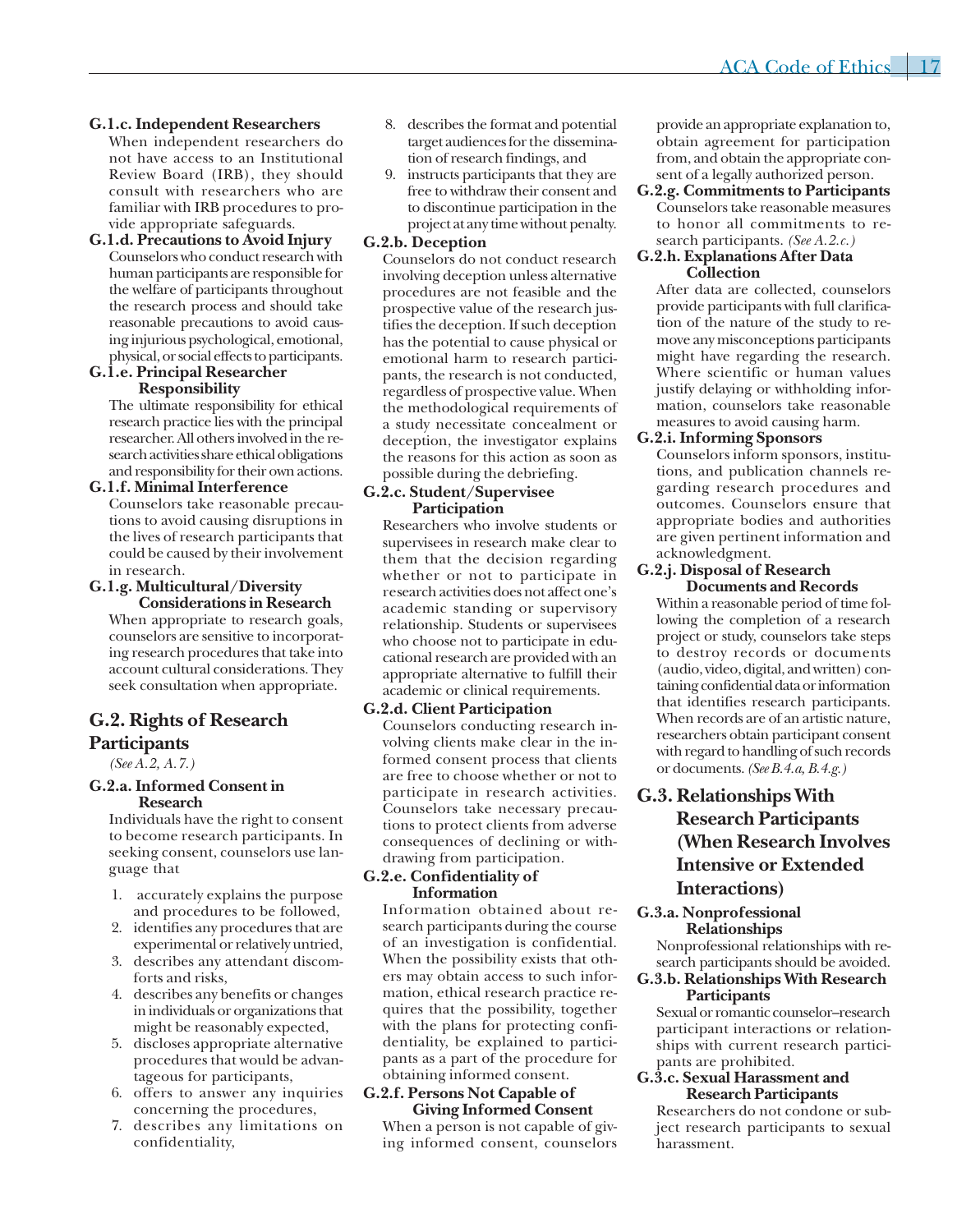#### **G.3.d. Potentially Beneficial Interactions**

When a nonprofessional interaction between the researcher and the research participant may be potentially beneficial, the researcher must document, prior to the interaction (when feasible), the rationale for such an interaction, the potential benefit, and anticipated consequences for the research participant. Such interactions should be initiated with appropriate consent of the research participant. Where unintentional harm occurs to the research participant due to the nonprofessional interaction, the researcher must show evidence of an attempt to remedy such harm.

## **G.4. Reporting Results**

#### **G.4.a. Accurate Results**

Counselors plan, conduct, and report research accurately. They provide thorough discussions of the limitations of their data and alternative hypotheses. Counselors do not engage in misleading or fraudulent research, distort data, misrepresent data, or deliberately bias their results. They explicitly mention all variables and conditions known to the investigator that may have affected the outcome of a study or the interpretation of data. They describe the extent to which results are applicable for diverse populations.

#### **G.4.b. Obligation to Report Unfavorable Results**

Counselors report the results of any research of professional value. Results that reflect unfavorably on institutions, programs, services, prevailing opinions, or vested interests are not withheld.

#### **G.4.c. Reporting Errors**

If counselors discover significant errors in their published research, they take reasonable steps to correct such errors in a correction erratum, or through other appropriate publication means.

#### **G.4.d. Identity of Participants**

Counselors who supply data, aid in the research of another person, report research results, or make original data available take due care to disguise the identity of respective participants in the absence of specific authorization from the participants to do otherwise. In situations where participants self-identify their involvement in research studies, researchers take active steps to ensure that data are adapted/changed to protect the identity and welfare of all parties and that discussion of results does not cause harm to participants.

**G.4.e. Replication Studies** Counselors are obligated to make available sufficient original research

data to qualified professionals who may wish to replicate the study.

#### **G.5. Publication**

#### **G.5.a. Recognizing Contributions**

When conducting and reporting research, counselors are familiar with and give recognition to previous work on the topic, observe copyright laws, and give full credit to those to whom credit is due.

#### **G.5.b. Plagiarism**

Counselors do not plagiarize; that is, they do not present another person's work as their own work.

#### **G.5.c. Review/Republication of Data or Ideas**

Counselors fully acknowledge and make editorial reviewers aware of prior publication of ideas or data where such ideas or data are submitted for review or publication.

#### **G.5.d. Contributors**

Counselors give credit through joint authorship, acknowledgment, footnote statements, or other appropriate means to those who have contributed significantly to research or concept development in accordance with such contributions. The principal contributor is listed first, and minor technical or professional contributions are acknowledged in notes or introductory statements.

**G.5.e. Agreement of Contributors** Counselors who conduct joint research with colleagues or students/ supervisees establish agreements in advance regarding allocation of tasks, publication credit, and types of acknowledgment that will be received.

#### **G.5.f. Student Research**

For articles that are substantially based on students' course papers, projects, dissertations or theses, and on which students have been the primary contributors, they are listed as principal authors.

#### **G.5.g. Duplicate Submission**

Counselors submit manuscripts for consideration to only one journal at a time. Manuscripts that are published in whole or in substantial part in another journal or published work are not submitted for publication

without acknowledgment and permission from the previous publication.

#### **G.5.h. Professional Review**

Counselors who review material submitted for publication, research, or other scholarly purposes respect the confidentiality and proprietary rights of those who submitted it. Counselors use care to make publication decisions based on valid and defensible standards. Counselors review article submissions in a timely manner and based on their scope and competency in research methodologies. Counselors who serve as reviewers at the request of editors or publishers make every effort to only review materials that are within their scope of competency and use care to avoid personal biases.



## **Introduction**

Counselors behave in a legal, ethical, and moral manner in the conduct of their professional work. They are aware that client protection and trust in the profession depend on a high level of professional conduct. They hold other counselors to the same standards and are willing to take appropriate action to ensure that these standards are upheld.

Counselors strive to resolve ethical dilemmas with direct and open communication among all parties involved and seek consultation with colleagues and supervisors when necessary. Counselors incorporate ethical practice into their daily professional work. They engage in ongoing professional development regarding current topics in ethical and legal issues in counseling.

**H.1. Standards and the Law** *(See F.9.a.)*

#### **H.1.a. Knowledge**

Counselors understand the *ACA Code of Ethics* and other applicable ethics codes from other professional organizations or from certification and licensure bodies of which they are members. Lack of knowledge or misunderstanding of an ethical responsibility is not a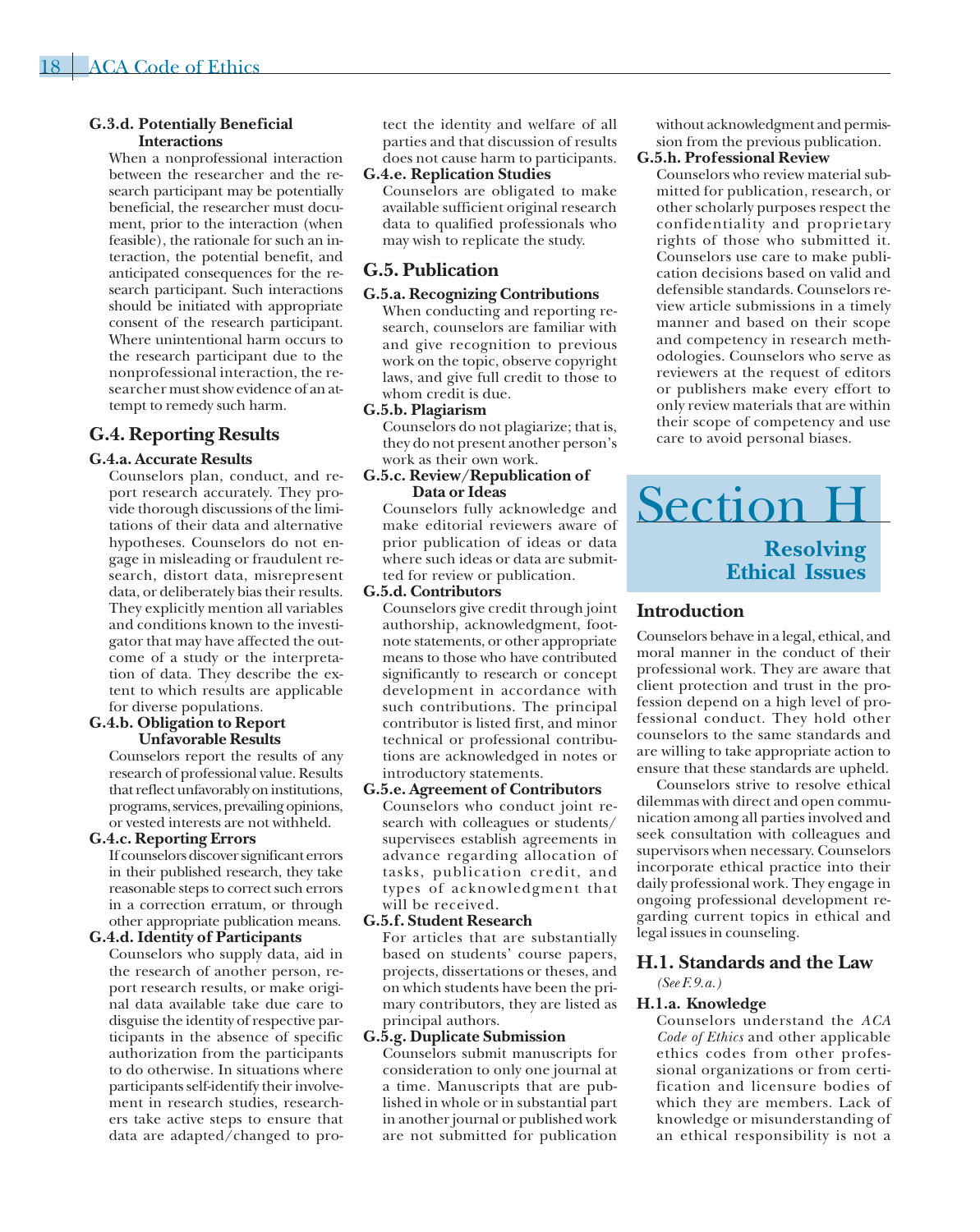defense against a charge of unethical conduct.

#### **H.1.b. Conflicts Between Ethics and Laws**

If ethical responsibilities conflict with law, regulations, or other governing legal authority, counselors make known their commitment to the *ACA Code of Ethics* and take steps to resolve the conflict. If the conflict cannot be resolved by such means, counselors may adhere to the requirements of law, regulations, or other governing legal authority.

#### **H.2. Suspected Violations**

#### **H.2.a. Ethical Behavior Expected**

Counselors expect colleagues to adhere to the *ACA Code of Ethics*. When counselors possess knowledge that raises doubts as to whether another counselor is acting in an ethical manner, they take appropriate action. *(See H.2.b., H.2.c.)*

#### **H.2.b. Informal Resolution**

When counselors have reason to believe that another counselor is violating or has violated an ethical standard, they attempt first to resolve the issue informally with the other counselor if feasible, provided such action does not violate confidentiality rights that may be involved.

#### **H.2.c. Reporting Ethical Violations** If an apparent violation has substan-

tially harmed, or is likely to substantially harm, a person or organization and is not appropriate for informal resolution or is not resolved properly, counselors take further action appropriate to the situation. Such action might include referral to state or national committees on professional ethics, voluntary national certification bodies, state licensing boards, or to the appropriate institutional authorities. This standard does not apply when an intervention would violate confidentiality rights or when counselors have been retained to review the work of another counselor whose professional conduct is in question.

#### **H.2.d. Consultation**

When uncertain as to whether a particular situation or course of action may be in violation of the *ACA Code of Ethics,* counselors consult with other counselors who are knowledgeable about ethics and the *ACA Code of Ethics,* with colleagues, or with appropriate authorities

#### **H.2.e. Organizational Conflicts**

If the demands of an organization with which counselors are affiliated pose a conflict with the *ACA Code of Ethics,* counselors specify the nature of such conflicts and express to their supervisors or other responsible officials their commitment to the *ACA Code of Ethics.* When possible, counselors work toward change within the organization to allow full adherence to the *ACA Code of Ethics.* In doing so, they address any confidentiality issues.

#### **H.2.f. Unwarranted Complaints**

Counselors do not initiate, participate in, or encourage the filing of ethics complaints that are made with reckless disregard or willful ignorance of facts that would disprove the allegation.

#### **H.2.g. Unfair Discrimination Against Complainants and Respondents**

Counselors do not deny persons employment, advancement, admission to academic or other programs, tenure, or promotion based solely upon their having made or their being the subject of an ethics complaint. This does not preclude taking action based upon the outcome of such proceedings or considering other appropriate information.

## **H.3. Cooperation With Ethics Committees**

Counselors assist in the process of enforcing the *ACA Code of Ethics*. Counselors cooperate with investigations, proceedings, and requirements of the ACA Ethics Committee or ethics committees of other duly constituted associations or boards having jurisdiction over those charged with a violation. Counselors are familiar with the *ACA Policy and Procedures for Processing Complains of Ethical Violations* and use it as a reference for assisting in the enforcement of the *ACA Code of Ethics*.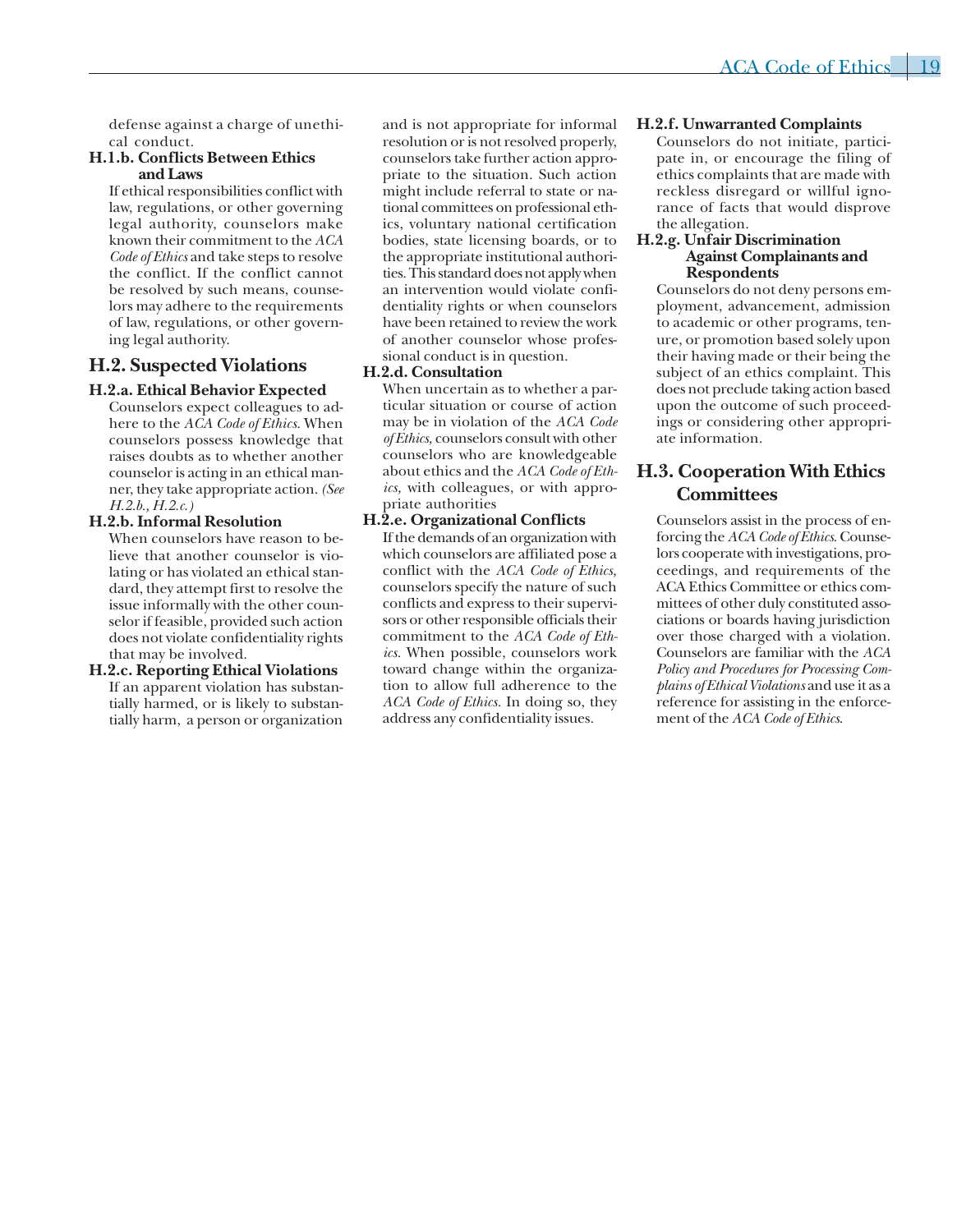# Hossary of Term

- **Advocacy –** promotion of the well-being of individuals and groups and of the counseling profession within systems and organizations. Advocacy seeks to remove barriers and obstacles that inhibit access, growth, and development.
- **Assent –** to demonstrate agreement, when a person is otherwise not capable or competent to give formal consent (e.g., informed consent) to a counseling service or plan.
- **Client –** an individual seeking or referred to the professional services of a counselor for help with problem resolution or decision making.
- **Counselor –** a professional (or a student who is a counselorin-training) engaged in a counseling practice or other counseling-related services. Counselors fulfill many roles and responsibilities such as counselor educators, researchers, supervisors, practitioners, and consultants.
- **Counselor Educator –** a professional counselor engaged primarily in developing, implementing, and supervising the educational preparation of counselors-in-training.
- **Counselor Supervisor –** a professional counselor who engages in a formal relationship with a practicing counselor or counselor-in-training for the purpose of overseeing that individual's counseling work or clinical skill development.
- **Culture –** membership in a socially constructed way of living, which incorporates collective values, beliefs, norms, boundaries, and lifestyles that are cocreated with others who share similar worldviews comprising biological, psychosocial, historical, psychological, and other factors.
- **Diversity –** the similarities and differences that occur within and across cultures, and the intersection of cultural and social identities.
- **Documents –** any written, digital, audio, visual, or artistic recording of the work within the counseling relationship between counselor and client.
- **Examinee –** a recipient of any professional counseling service that includes educational, psychological, and career appraisal utilizing qualitative or quantitative techniques.
- **Forensic Evaluation –** any formal assessment conducted for court or other legal proceedings.
- **Multicultural/Diversity Competence –** a capacity whereby counselors possess cultural and diversity awareness and knowledge about self and others, and how this awareness and knowledge is applied effectively in practice with clients and client groups.
- **Multicultural/Diversity Counseling –** counseling that recognizes diversity and embraces approaches that support the worth, dignity, potential, and uniqueness of individuals within their historical, cultural, economic, political, and psychosocial contexts.
- **Student –** an individual engaged in formal educational preparation as a counselor-in-training.
- **Supervisee –** a professional counselor or counselor-in-training whose counseling work or clinical skill development is being overseen in a formal supervisory relationship by a qualified trained professional.
- **Supervisor –** counselors who are trained to oversee the professional clinical work of counselors and counselors-in-training.
- **Teaching –** all activities engaged in as part of a formal educational program designed to lead to a graduate degree in counseling.
- **Training –** the instruction and practice of skills related to the counseling profession. Training contributes to the ongoing proficiency of students and professional counselors.

## Index

| ACA Code of Ethics Preamble  3      |  |
|-------------------------------------|--|
| ACA Code of Ethics Purpose  3       |  |
| <b>Section A: The Counseling</b>    |  |
|                                     |  |
| Section A: Introduction  4          |  |
| A.1. Welfare of Those               |  |
| Served by Counselors  4             |  |
| A.1.a. Primary Responsibility  4    |  |
|                                     |  |
|                                     |  |
| A.1.d. Support Network              |  |
|                                     |  |
| A.1.e. Employment Needs  4          |  |
| A.2. Informed Consent in the        |  |
| Counseling Relationship  4          |  |
|                                     |  |
| A.2.b. Types of Information         |  |
|                                     |  |
| A.2.c. Developmental and Cultural   |  |
|                                     |  |
| A.2.d. Inability to Give Consent  4 |  |
| A.3. Clients Served by Others  4    |  |
| A.4. Avoiding Harm and              |  |
|                                     |  |
| A.4.a. Avoiding Harm  4             |  |
|                                     |  |

| A.5. Roles and Relationships           |  |
|----------------------------------------|--|
|                                        |  |
|                                        |  |
|                                        |  |
| A.5.c. Nonprofessional Interactions or |  |
| Relationships (Other Than Sexual       |  |
| or Romantic Interactions or            |  |
|                                        |  |
| A.5.d. Potentially Beneficial          |  |
|                                        |  |
| A.5.e. Role Changes in the             |  |
| Professional Relationship 5            |  |
| A.6. Roles and Relationships at        |  |
| Individual, Group, Institutional,      |  |
|                                        |  |
|                                        |  |
| A.6.b. Confidentiality and Advocacy 5  |  |
|                                        |  |
|                                        |  |
|                                        |  |
| A.8.b. Protecting Clients  5           |  |
| A.9. End-of-Life Care for              |  |
| Terminally Ill Clients  5              |  |
|                                        |  |
| A.9.b. Counselor Competence,           |  |
|                                        |  |
|                                        |  |

| A.10. Fees and Bartering  6             |  |
|-----------------------------------------|--|
| A.10.a. Accepting Fees From             |  |
|                                         |  |
|                                         |  |
| A.10.c. Nonpayment of Fees  6           |  |
|                                         |  |
|                                         |  |
| A.11. Termination and Referral  6       |  |
| A.11.a. Abandonment                     |  |
|                                         |  |
| A.11.b. Inability to Assist Clients  6  |  |
| A.11.c. Appropriate Termination 6       |  |
|                                         |  |
| A.11.d. Appropriate Transfer            |  |
|                                         |  |
| A.12. Technology Applications  6        |  |
| A.12.a. Benefits and Limitations  6     |  |
| A.12.b. Technology-Assisted Services  6 |  |
| A.12.c. Inappropriate Services  6       |  |
|                                         |  |
|                                         |  |
|                                         |  |
| A.12.g. Technology and                  |  |
|                                         |  |
| A.12.h. Sites on the                    |  |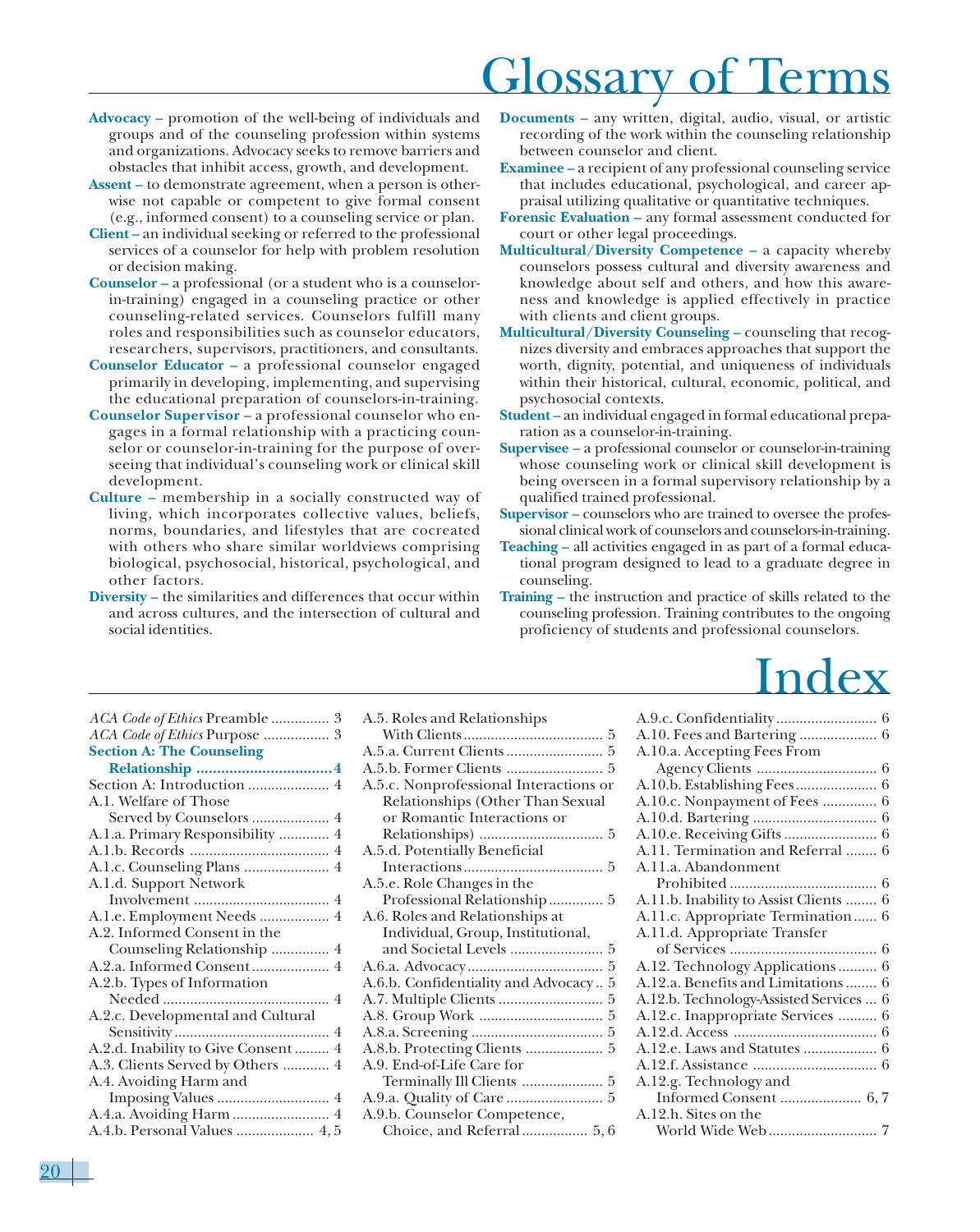| <b>Section B: Confidentiality, Privileged</b>                      |   |
|--------------------------------------------------------------------|---|
| Communication, and Privacy 7                                       |   |
|                                                                    |   |
| B.1. Respecting Client Rights 7                                    |   |
| B.1.a. Multicultural/Diversity                                     |   |
|                                                                    | 7 |
| B.1.b. Respect for Privacy                                         | 7 |
| B.1.c. Respect for Confidentiality                                 | 7 |
| B.1.d. Explanation of Limitations                                  | 7 |
|                                                                    | 7 |
| B.2.a. Danger and Legal                                            |   |
|                                                                    | 7 |
| B.2.b. Contagious, Life-Threatening                                |   |
|                                                                    | 7 |
| B.2.c. Court-Ordered Disclosure                                    | 7 |
| B.2.d. Minimal Disclosure                                          | 7 |
| B.3. Information Shared                                            |   |
|                                                                    | 7 |
|                                                                    | 7 |
| B.3.b. Treatment Teams                                             | 8 |
| B.3.c. Confidential Settings  8                                    |   |
| B.3.d. Third-Party Payers  8                                       |   |
| B.3.e. Transmitting Confidential                                   |   |
|                                                                    | 8 |
| B.3.f. Deceased Clients  8                                         |   |
| B.4. Groups and Families                                           | 8 |
|                                                                    | 8 |
| B.4.b. Couples and Family                                          |   |
|                                                                    | 8 |
| <b>B.5. Clients Lacking Capacity to Give</b>                       |   |
| Informed Consent                                                   | 8 |
| B.5.a. Responsibility to Clients                                   | 8 |
| B.5.b. Responsibility to Parents and                               |   |
| Legal Guardians                                                    | 8 |
| B.5.c. Release of Confidential                                     |   |
|                                                                    | 8 |
|                                                                    |   |
| B.6.a. Confidentiality of Records                                  | 8 |
| B.6.b. Permission to Record  8                                     |   |
| B.6.c. Permission to Observe  8                                    |   |
|                                                                    |   |
| B.6.e. Assistance With Records  8                                  |   |
| B.6.f. Disclosure or Transfer                                      | 8 |
| B.6.g. Storage and Disposal After                                  |   |
|                                                                    |   |
| B.6.h. Reasonable Precautions 8                                    |   |
| B.7. Research and Training  8                                      |   |
| B.7.a. Institutional Approval  8                                   |   |
| B.7.b. Adherence to Guidelines  8                                  |   |
| B.7.c. Confidentiality of Information                              |   |
| Obtained in Research  8,9                                          |   |
| B.7.d. Disclosure of Research                                      |   |
|                                                                    | 9 |
| B.7.e. Agreement for Identification  9                             |   |
|                                                                    |   |
|                                                                    |   |
|                                                                    |   |
| B.8.b. Respect for Privacy  9<br>B.8.c. Disclosure of Confidential |   |
|                                                                    |   |
| <b>Section C: Professional Responsibility  9</b>                   |   |
|                                                                    |   |
|                                                                    |   |
| C.1. Knowledge of Standards 9                                      |   |

| C.2. Professional Competence  9                                  |
|------------------------------------------------------------------|
| C.2.a. Boundaries of Competence  9                               |
| C.2.b. New Specialty Areas of                                    |
|                                                                  |
| C.2.c. Qualified for Employment  9                               |
| C.2.d. Monitor Effectiveness 9                                   |
| C.2.e. Consultation on Ethical                                   |
|                                                                  |
| C.2.f. Continuing Education  9                                   |
|                                                                  |
| C.2.h. Counselor Incapacitation or                               |
| Termination of Practice<br>10                                    |
| C.3. Advertising and Soliciting                                  |
| 10                                                               |
| C.3.a. Accurate Advertising<br>10                                |
| 10                                                               |
| C.3.c. Statements by Others<br>10                                |
| C.3.d. Recruiting Through                                        |
| 10                                                               |
| C.3.e. Products and Training                                     |
| Advertisements<br>10                                             |
| C.3.f. Promoting to Those Served<br>10                           |
| C.4. Professional Qualifications<br>10                           |
| C.4.a. Accurate Representation<br>10                             |
| 10                                                               |
| C.4.c. Educational Degrees<br>10                                 |
| C.4.d. Implying Doctoral-Level                                   |
| 10                                                               |
| C.4.e. Program Accreditation Status 10                           |
| C.4.f. Professional Membership<br>10                             |
| C.5. Nondiscrimination<br>10                                     |
| C.6. Public Responsibility<br>10                                 |
| C.6.a. Sexual Harassment<br>10                                   |
| C.6.b. Reports to Third Parties<br>10                            |
| C.6.c. Media Presentations<br>10                                 |
| C.6.d. Exploitation of Others<br>10                              |
| C.6.e. Scientific Bases for                                      |
| Treatment Modalities 10, 11                                      |
| C.7. Responsibility to Other                                     |
|                                                                  |
| C.7.a. Personal Public Statements  11                            |
| <b>Section D: Relationships With</b>                             |
| Other Professionals  11                                          |
| Section D: Introduction 11                                       |
| D.1. Relationships With Colleagues,                              |
| Employers, and Employees<br>11                                   |
| 11<br>D.1.a. Different Approaches                                |
| D.1.b. Forming Relationships<br>11                               |
| D.1.c. Interdisciplinary Teamwork<br>11                          |
| 11<br>D.1.d. Confidentiality                                     |
| D.1.e. Establishing Professional and                             |
|                                                                  |
| 11                                                               |
| Ethical Obligations<br>D.1.f. Personnel Selection and            |
| 11                                                               |
| 11                                                               |
| D.1.g. Employer Policies<br>11                                   |
| D.1.h. Negative Conditions<br>D.1.i. Protection From Punitive    |
| 11                                                               |
| 11                                                               |
| 11                                                               |
| D.2.a. Consultant Competency<br>11                               |
| D.2.b. Understanding Consultees<br>D.2.c. Consultant Goals<br>11 |

| D.2.d. Informed Consent in                |    |
|-------------------------------------------|----|
|                                           |    |
| <b>Section E: Evaluation, Assessment,</b> |    |
| and Interpretation  11                    |    |
| Section E: Introduction  11               |    |
|                                           |    |
|                                           |    |
|                                           | 12 |
| E.2. Competence to Use and Interpret      |    |
| Assessment Instruments                    | 12 |
| E.2.a. Limits of Competence               | 12 |
| E.2.b. Appropriate Use                    | 12 |
| E.2.c. Decisions Based on Results         | 12 |
| E.3. Informed Consent in Assessment       | 12 |
| E.3.a. Explanation to Clients             | 12 |
| E.3.b. Recipients of Results              | 12 |
| E.4. Release of Data to Qualified         |    |
|                                           | 12 |
| E.5. Diagnosis of Mental Disorders.       | 12 |
| E.5.a. Proper Diagnosis                   | 12 |
| E.5.b. Cultural Sensitivity               | 12 |
| E.5.c. Historical and Social Prejudices   |    |
| in the Diagnosis of Pathology             | 12 |
| E.5.d. Refraining From Diagnosis          | 12 |
| E.6. Instrument Selection                 | 12 |
| E.6.a. Appropriateness of                 |    |
|                                           |    |
| E.6.b. Referral Information  12           |    |
| E.6.c. Culturally Diverse Populations 12  |    |
| E.7. Conditions of Assessment             |    |
|                                           |    |
| E.7.a. Administration Conditions  12      |    |
| E.7.b. Technological                      |    |
| Administration  12                        |    |
| E.7.c. Unsupervised                       |    |
| Assessments  12, 13                       |    |
| E.7.d. Disclosure of Favorable            |    |
|                                           | 13 |
| E.8. Multicultural Issues/Diversity       |    |
|                                           | 13 |
| E.9. Scoring and Interpretation of        |    |
|                                           | 13 |
|                                           |    |
| E.9.b. Research Instruments  13           |    |
| E.9.c. Assessment Services                | 13 |
| E.10. Assessment Security  13             |    |
| E.11. Obsolete Assessments and            |    |
| Outdated Results                          | 13 |
| E.12. Assessment Construction             | 13 |
| E.13. Forensic Evaluation: Evaluation     |    |
| for Legal Proceedings                     | 13 |
| E.13.a. Primary Obligations               | 13 |
| E.13.b. Consent for Evaluation            | 13 |
| E.13.c. Client Evaluation                 |    |
|                                           | 13 |
| E.13.d. Avoid Potentially Harmful         |    |
|                                           | 13 |
| Section F: Supervision, Training,         |    |
| and Teaching  13                          |    |
| Section F: Introduction  13               |    |
| F.1. Counselor Supervision                |    |
| and Client Welfare  13                    |    |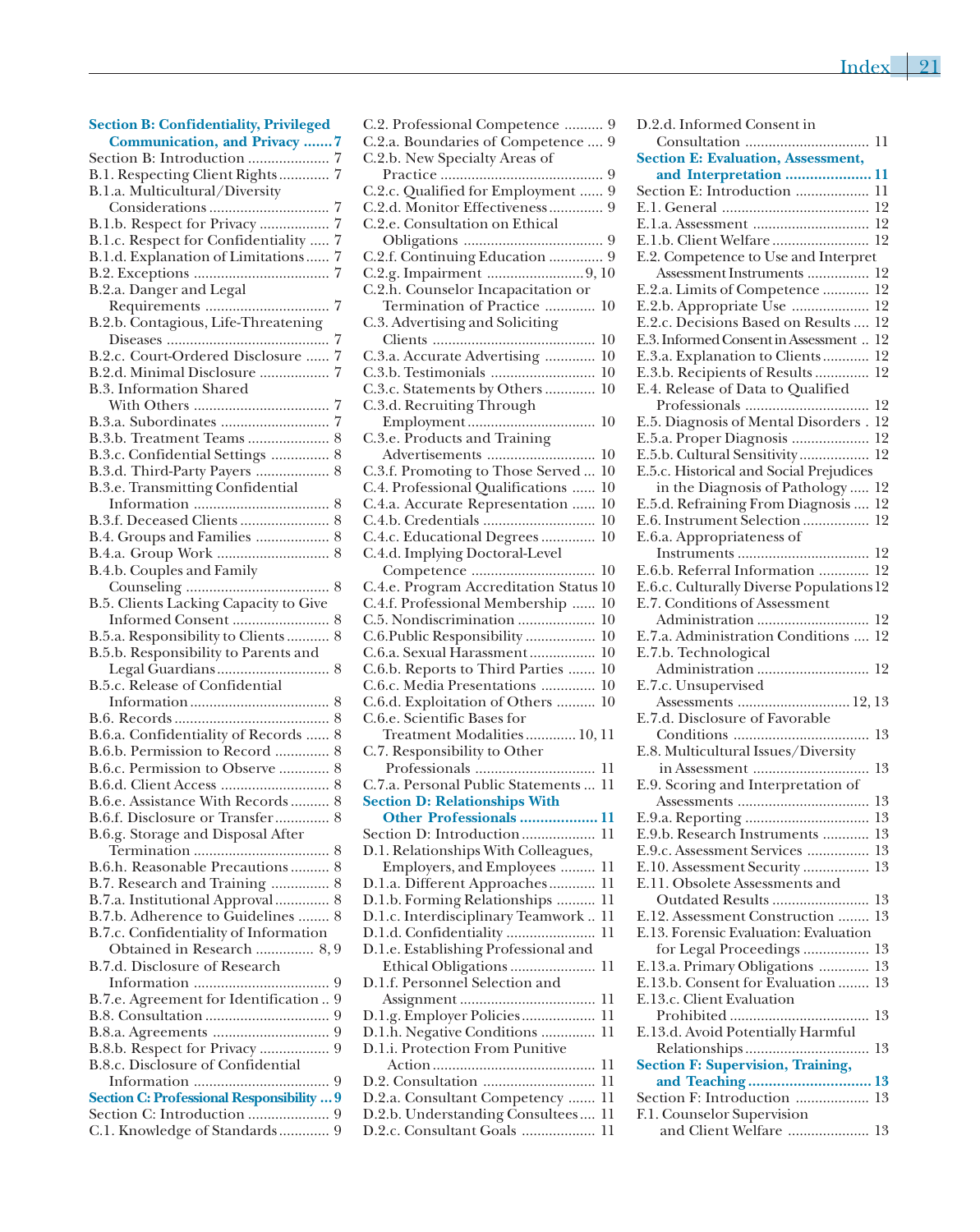| F.1.a. Client Welfare<br>13              |
|------------------------------------------|
| F.1.b. Counselor Credentials<br>13       |
| F.1.c. Informed Consent and              |
| 14                                       |
|                                          |
| F.2. Counselor Supervision               |
| 14                                       |
| F.2.a. Supervisor Preparation<br>14      |
| F.2.b. Multicultural Issues/Diversity    |
| 14                                       |
| F.3. Supervisory Relationships<br>14     |
| F.3.a. Relationship Boundaries           |
| With Supervisees<br>14                   |
| F.3.b. Sexual Relationships<br>14        |
| F.3.c. Sexual Harassment<br>14           |
| F.3.d. Close Relatives and Friends<br>14 |
| F.3.e. Potentially Beneficial            |
| 14                                       |
| F.4. Supervisor Responsibilities<br>14   |
|                                          |
| F.4.a. Informed Consent for              |
| 14                                       |
| F.4.b. Emergencies and Absences<br>14    |
| F.4.c. Standards for Supervisees<br>14   |
| F.4.d. Termination of the Supervisory    |
| 14                                       |
| F.5. Counseling Supervision              |
| Evaluation, Remediation,                 |
| and Endorsement<br>14                    |
| F.5.a. Evaluation<br>14                  |
| F.5.b. Limitations<br>14                 |
| F.5.c. Counseling for Supervisees<br>14  |
| 14                                       |
|                                          |
| F.6. Responsibilities of Counselor       |
| 15                                       |
| F.6.a. Counselor Educators<br>15         |
| F.6.b. Infusing Multicultural Issues/    |
| 15                                       |
| F.6.c. Integration of Study and          |
| 15                                       |
| F.6.d. Teaching Ethics<br>15             |
| F.6.e. Peer Relationships<br>15          |
| F.6.f. Innovative Theories and           |
| 15                                       |
| F.6.g. Field Placements<br>15            |
| F.6.h. Professional Disclosure<br>15     |
| F.7. Student Welfare<br>15               |
|                                          |
| F.7.a. Orientation<br>15                 |
| F.7.b. Self-Growth Experiences<br>15     |
| F.8. Student Responsibilities<br>15      |
|                                          |
| F.8.a. Standards for Students<br>15      |
| 15                                       |
| F.9. Evaluation and Remediation          |

| F.9.a. Evaluation  15, 16               | G.2.h. Explanations After                      |
|-----------------------------------------|------------------------------------------------|
|                                         | Data Collection  17                            |
| F.9.c. Counseling for Students  16      | G.2.i. Informing Sponsors  17                  |
| F. 10. Roles and Relationships          | G.2.j. Disposal of Research Documents          |
| <b>Between Counselor Educators</b>      |                                                |
|                                         | G.3. Relationships With Research               |
| F.10.a. Sexual or Romantic              | Participants (When Research                    |
|                                         | Involves Intensive or Extended                 |
| F.10.b. Sexual Harassment  16           |                                                |
| F.10.c. Relationships With Former       | G.3.a. Nonprofessional                         |
|                                         |                                                |
| F.10.d. Nonprofessional                 | G.3.b. Relationships With                      |
|                                         | Research Participants  17                      |
| F.10.e. Counseling Services 16          | G.3.c. Sexual Harassment and                   |
| F.10.f. Potentially Beneficial          | Research Participants  17                      |
|                                         | G.3.d. Potentially Beneficial                  |
| F.11. Multicultural/Diversity           |                                                |
|                                         |                                                |
| Competence in Counselor                 |                                                |
| <b>Education and Training</b>           |                                                |
|                                         | G.4.b. Obligation to Report                    |
| F.11.a. Faculty Diversity  16           | Unfavorable Results  18                        |
|                                         | G.4.c. Reporting Errors  18                    |
| F.11.c. Multicultural/Diversity         | G.4.d. Identity of Participants  18            |
|                                         | G.4.e. Replication Studies  18                 |
| <b>Section G: Research and</b>          |                                                |
|                                         | G.5.a. Recognizing Contributions  18           |
| Section G: Introduction 16              |                                                |
| G.1. Research Responsibilities  16      | G.5.c. Review/Republication                    |
| G.1.a. Use of Human Research            | of Data or Ideas  18                           |
|                                         |                                                |
| G.1.b. Deviation From Standard          | G.5.e. Agreement of Contributors  18           |
|                                         | G.5.f. Student Research  18                    |
| G.1.c. Independent Researchers 17       | G.5.g. Duplicate Submission  18                |
| G.1.d. Precautions to Avoid Injury 17   | G.5.h. Professional Review  18                 |
| G.1.e. Principal Researcher             | <b>Section H: Resolving Ethical Issues  18</b> |
|                                         | Section H: Introduction  18                    |
| G.1.f. Minimal Interference  17         | H.1. Standards and the Law  18                 |
| G.1.g. Multicultural/Diversity          | H.1.a. Knowledge  18, 19                       |
| Considerations in Research  17          | H.1.b. Conflicts Between                       |
| G.2. Rights of Research Participants 17 | Ethics and Laws  19                            |
| G.2.a. Informed Consent in              | H.2. Suspected Violations  19                  |
|                                         | H.2.a. Ethical Behavior Expected  19           |
|                                         | H.2.b. Informal Resolution  19                 |
|                                         |                                                |
| G.2.c. Student/Supervisee               | H.2.c. Reporting Ethical Violations  19        |
|                                         | H.2.d. Consultation  19                        |
| G.2.d. Client Participation  17         | H.2.e. Organizational Conflicts 19             |
| G.2.e. Confidentiality of               | H.2.f. Unwarranted Complaints 19               |
|                                         | H.2.g. Unfair Discrimination Against           |
| G.2.f. Persons Not Capable              | Complainants and Respondents 19                |
| of Giving Informed Consent 17           | H.3. Cooperation With Ethics                   |
| G.2.g. Commitments to                   |                                                |
|                                         |                                                |

| G.2.h. Explanations After                      |    |
|------------------------------------------------|----|
|                                                |    |
| G.2.i. Informing Sponsors                      | 17 |
| G.2.j. Disposal of Research Documents          |    |
|                                                | 17 |
| G.3. Relationships With Research               |    |
| Participants (When Research                    |    |
| Involves Intensive or Extended                 |    |
|                                                | 17 |
| G.3.a. Nonprofessional                         |    |
|                                                | 17 |
|                                                |    |
| G.3.b. Relationships With                      | 17 |
| Research Participants                          |    |
| G.3.c. Sexual Harassment and                   |    |
| Research Participants                          | 17 |
| G.3.d. Potentially Beneficial                  |    |
|                                                | 18 |
| G.4. Reporting Results                         | 18 |
| G.4.a. Accurate Results                        | 18 |
| G.4.b. Obligation to Report                    |    |
| Unfavorable Results                            | 18 |
| G.4.c. Reporting Errors                        | 18 |
| G.4.d. Identity of Participants                | 18 |
| G.4.e. Replication Studies                     | 18 |
|                                                | 18 |
| G.5.a. Recognizing Contributions               | 18 |
|                                                | 18 |
| G.5.c. Review/Republication                    |    |
| of Data or Ideas                               | 18 |
|                                                | 18 |
| G.5.e. Agreement of Contributors               | 18 |
| G.5.f. Student Research                        | 18 |
| G.5.g. Duplicate Submission                    | 18 |
| G.5.h. Professional Review                     | 18 |
| <b>Section H: Resolving Ethical Issues  18</b> |    |
| Section H: Introduction                        | 18 |
| H.1. Standards and the Law                     | 18 |
| H.1.a. Knowledge  18,                          | 19 |
| H.1.b. Conflicts Between                       |    |
| Ethics and Laws                                | 19 |
| H.2. Suspected Violations                      | 19 |
| H.2.a. Ethical Behavior Expected               | 19 |
| H.2.b. Informal Resolution                     | 19 |
| H.2.c. Reporting Ethical Violations            | 19 |
|                                                | 19 |
| H.2.e. Organizational Conflicts                | 19 |
| H.2.f. Unwarranted Complaints                  | 19 |
| H.2.g. Unfair Discrimination Against           |    |
| Complainants and Respondents                   | 19 |
| H.3. Cooperation With Ethics                   |    |
|                                                | 19 |
|                                                |    |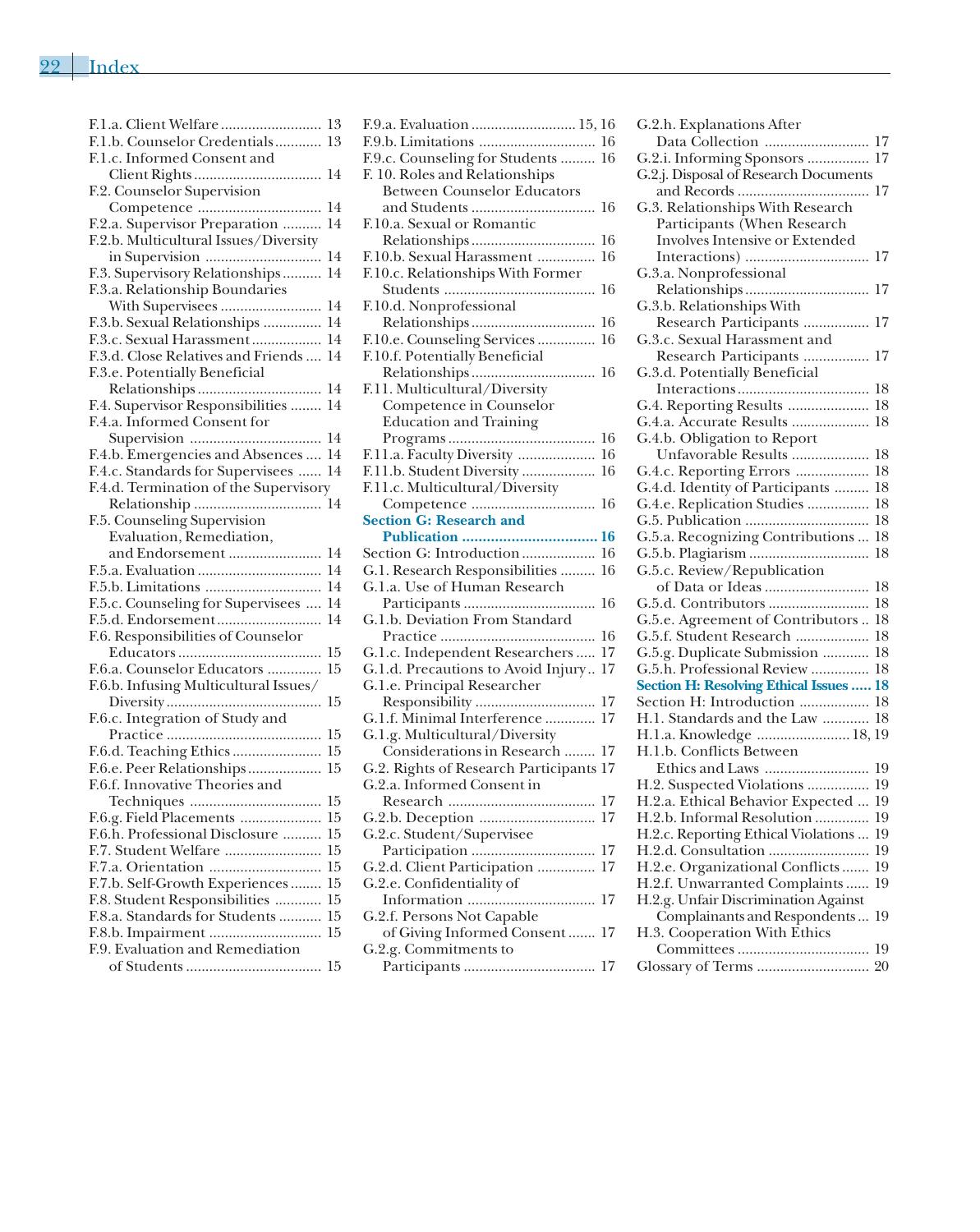# ACA Member Benefits and Additional Ethics Resources

## **Free Consultation on Ethics for ACA Members**

ACA members receive free access to consultation services on ethical practice and professional issues such as licensure; third-party reimbursement; testing; managed care; practice issues such as opening, enhancing, or closing a practice; and many other counseling-related issues. Consultation is offered by experienced, credentialed professional counselors and is designed to assist members in making ethical decisions.

Members may call 800-347-6647 x314 during regular business hours for consultation.

## **Online Access to the 2005** *ACA Code of Ethics*

A free copy of the 2005 *ACA Code of Ethics* may be downloaded from the ACA Web site at www.counseling.org/ethics. Multiple copies for classroom use can be purchased from ACA at www.counseling.org or 800-422-2648 x222.

## **Policies and Procedures for Processing Complaints of Ethical Violations**

For a copy of the ACA Policies and Procedures for Processing Complaints of Ethical Violations, visit www.counseling.org/ethics or contact the ACA Ethics and Professional Standards Department at 800-347-6647 x314.

## Related Publications and Online Ethics Course

**Visit www.counseling.org or call Member Services at 800-422-2648 x222 to order the publications and online course below.**

## **ACA Ethical Standards Casebook, Sixth Edition**

## **Barbara Herlihy and Gerald Corey**

A resource no counselor or counselor-in-training can afford to be without—the *ACA Ethical Standards Casebook* assists you in making sound ethical decisions. Through enlightening case studies and vignettes, the *Casebook* provides the foundation for analytic evaluation of the 2005 *ACA Code of Ethics* and guidance in applying these standards in work with diverse clients. The sixth edition of this book reflects the latest changes in the 2005 *Code,* including modifications to thinking on dual relationships, online counseling, and the nuances of culturally sensitive counseling.

## **Building a Foundation for Ethical Practice in Counseling Online Course**

#### **Rocco Cottone, Harriet Glosoff, and Michael Kocet**

Learn the ethical principles that form the basis for codes of ethics—including the 2005 *ACA Code of Ethics*—in the helping professions. This course covers key concepts in ethical practice and provides decision-making models, case studies, examples, principle ethics, virtue ethics, conflicts between law and ethics, and learning exercises. Designed as a primer, this course offers a foundation of knowledge that can be applied immediately to your work regardless of your work setting. *The course is approved for continuing education credit by NBCC and APA.*

## **Boundary Issues in Counseling: Multiple Roles and Responsibilities Second Edition**

#### **Barbara Herlihy and Gerald Corey**

Fully updated and expanded, the second edition of this best seller reflects the profession's most current thinking on dual or multiple relationships. Revised in accordance with the 2005 *ACA Code of Ethics* and the most recent ethical codes of related professional associations including APA, ACES, ASCA, AAMFT, ASGW, and NASW, this book is a necessity for all counselors seeking to make sense of and develop a clear personal stance on this controversial topic. It is also an outstanding supplementary text for courses on ethical and professional issues.